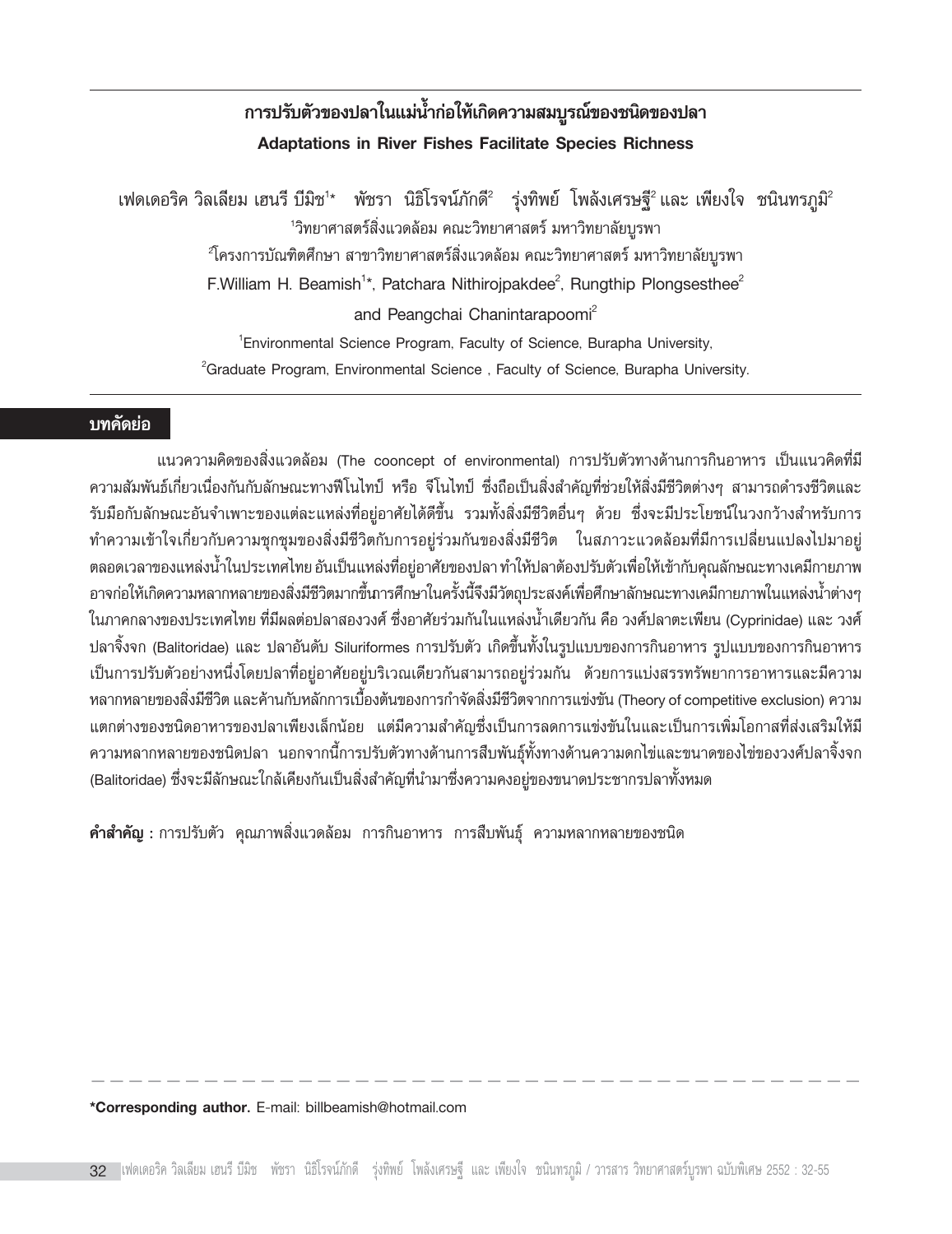## **Abstract**

The concept of environmental, feeding and reproductive adaptations refers to phenotypic-or genotypic related characteristics that enable an organism to better cope with specific habitats including other biota and has wide application in understanding species richness and co-existence. Conditions vary within rivers in Thailand providing habitats for those fishes adapted for the physico-chemical conditions and may facilitate high species diversity. The present study describes the physico-chemical qualities in a large number of rivers in central Thailand as well as those characteristics associated with the habitat occurrences of species within two families, Cyprinidae and Balitoridae and one Order, Siluriformes. Adaptations occur also in feeding patterns by fishes occupying similar habitats allowing for resource sharing and species diversity and counter the theory of competitive exclusion. Small but perhaps important dietary differences among species further lessen competition and enhance opportunities for species diversity. Reproduction adaptations in fecundity and oocyte diameter among closely related species within the Familiy Balitoridae are suggestive of further adaptations for stability in overall fish population size.

**Keywords :** adaptations, environment quality, feeding, reproduction, species diversity.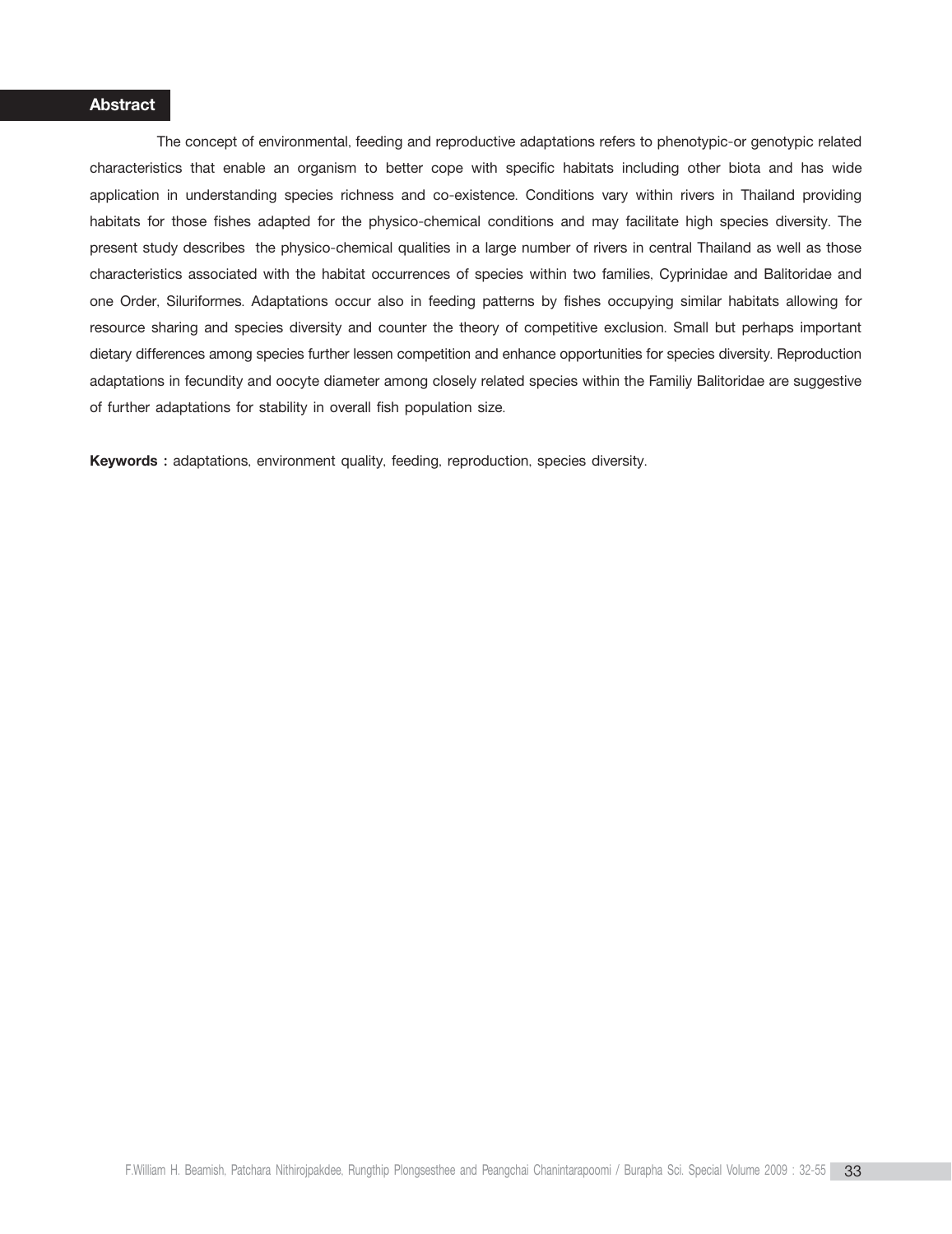## **INTRODUCTION**

The diversity of freshwater fishes in Thailand and other countries in Southeast Asia is among the greatest in the world, especially on the basis of geographic area. The species richness in Southeast Asian rivers is in contrast to what might be predicted from the view that competition and predation are the most important factors controlling both species and numbers of fish. The concept of competitive exclusion held by some (Gilpin & Justice, 1972; McGehee & Armstrong, 1977), assumes communities exist at competitive equilibrium. This concept applies under conditions of habitat stability and uniformity and for species dependent on exactly the same resources. In contrast, physical and chemical conditions, predation and other factor are continually imposing their influence on population sizes and the nature of competitive interactions, making it likely that competitive equilibrium rarely occurs, if at all (Wiens, 1977; Huston, 1979).

Even if competitive equilibrium is never achieved, the expected outcome of competition might be an eventual predominance of only a few competitors. Recent theoretical evidence suggests this need not occur where life history variations differ such that an advantage at one stage implies a disadvantage at another stage of the life cycle (McCann *et al.,* 1998). Where life history strategies or tactics do not imply advantages, increasing intensity of competition should result in a decrease in species evenness and eventually species number. Intense competition should result in low diversity among competing species and high diversity might be expected where competition is weak. This suggests that in Southeast Asia, species success may relate in part to acquired physiological advantages including those associated with environmental quality that allow them to occupy habitats unsuitable for other species. Advantages may occur in relation to diet and feeding schedules that allow species to share rather than compete for resources. Variation in modes of reproduction may also contribute to species coexistence success. Adaptive responses have been

described as a tactic if phenotypic or strategy if genotypic in origin (Muller *et al*., 2007). However, for this report, adaptation will be used to represent both phenotypic- and genotypic- derived responses as sufficient information to categorize responses is unavailable.

The present study examines variations in species occurrences in relation to environmental quality for some fishes commonly found in the headwaters of Thai rivers. Documentation is provided also on diet, feeding schedules and fecundity for some commonly occurring fishes in headwater rivers. These variations are considered in relation to the rich diversity of fishes found in the rivers of Thailand.

#### **MATERIAL AND METHODS**

Thailand's aquatic ecosystems are supported by six major watersheds (Vidthayanon *et al*., 1997). Of these, sites on five watersheds or river systems were sampled in this study. Mekong, Chao Phraya, Maeklong, Peninsular and Southeast (Figure 1). The study area lies between latitudes of approximately 11<sup>°</sup> and 15<sup>°</sup> N and longitudes of approximately  $97^{\circ}$  30 $^{\circ}$  and 102 $^{\circ}$  60 $^{\circ}$ E representing an area of about 23,000 km<sup>2</sup>. .

Sites were road-accessible. Some of the sites on which environmental associations were determined could be reached only during the dry season and ranged from remote, heavily forested and sparsely inhabited to lightly settled areas where some subsistence to modest commercial agriculture occurred to more heavily farmed or urban areas. Most of the 159 sites sampled for the environmental association study were located in Maeklong (n= 91) and Chao Phraya (n= 50) river systems. In Maeklong river systems, most sites (n=81) were located on streams that either discharge directly to Kwae Noi River or indirectly via the Khao Laem reservoir in Kanchanaburi province. Kwae Noi River flows into River Kwae and then Maeklong River before discharging into the Gulf of Thailand. The remaining eight sites were located in Petchaburi province.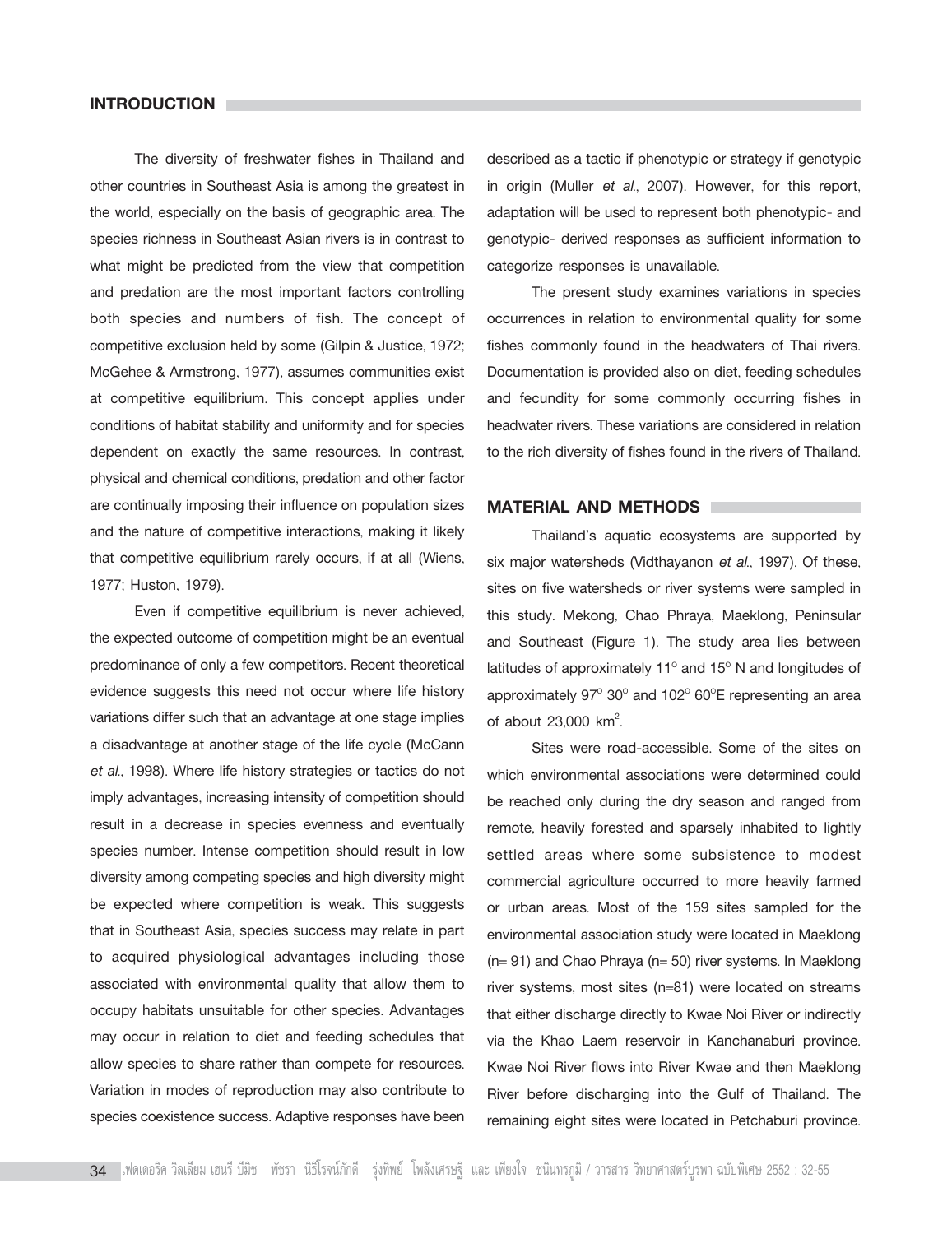

*Figure 1.* Map of Thailand. The larger map indicates the major rivers, provinces and neighboring countries. The study area was bounded to the north between approximately 13<sup>o</sup> 15<sup>1</sup> latitude and 102<sup>o</sup> 15<sup>1</sup> longitude to the east and 15<sup>°</sup> latitude and 98<sup>°</sup> 40<sup>1</sup> longitude to the west. In the west, the southern boundary extended across the Peninsula at approximately 11° latitude. The inset map indicates the location of the six river systems of Thailand.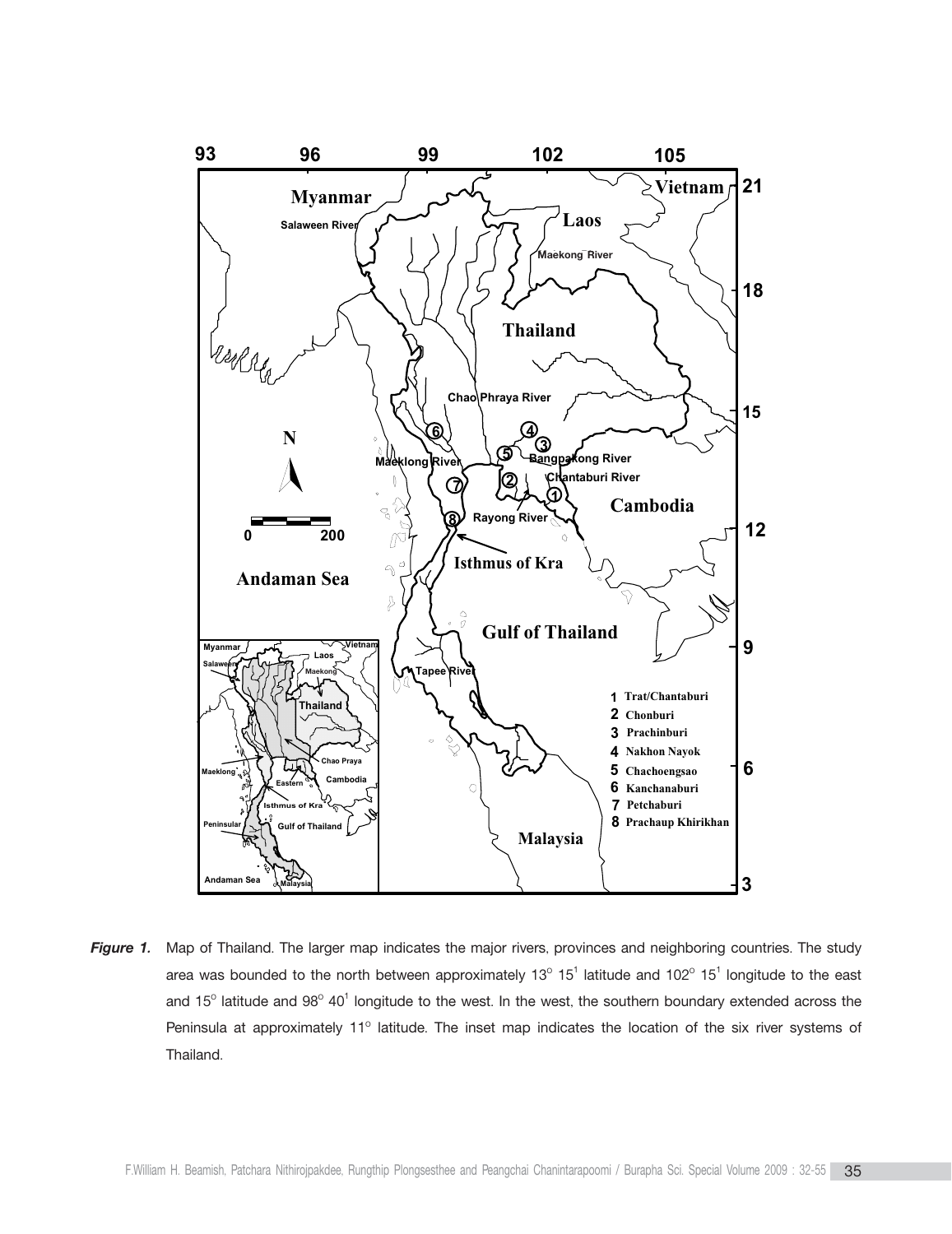Sites in Chao Phraya watershed were on small rivers within Chonburi, Chachoengsao, Nakhon Nayok and Prachinburi provinces. The 11 sites sampled from the Peninsular river system were in Prachuap Khirikhan province while the seven sites in the Eastern river system were located on streams in the eastern portions of Chantaburi and Trat provinces.

Studies on fish feeding schedules were conducted at sites on headwater tributaries of Chantaburi River in Eastern watershed. Studies on fish reproduction were conducted at sites on Rayong and Khong rivers in Chantaburi; several headwater tributaries of Kwae Noi River in Kanchanaburi province and one site on Shikoo River in Prachuap Khirikham province.

Sites for the environmental study were chosen where channel width, water depth, canopy and substratum composition did not vary substantially within the study reach. An effort was made also to select sites where the distribution of substratum particle size was similar throughout site length. The imposition of these habitat constraints restricted the length of most sites to under 50 m.

Fish were captured for the environmental and feeding studies by non lethal electrofishing with a Smith-Root, model 15 D backpack electro-fisher. Output voltage was varied mostly between 200 and 600 volts in combination with a wave width of 60 Hz and frequencies of 1-4 ms. Fish were captured for the fecundity study with an Abp2 Electrofisher (University of Wisconsin, USA) set at 250 V with an frequency rate of 60-70 pps and duty cycle of 10- 20%. In all cases seine nets with mesh of about 3 mm were installed across the upper and lower limits of a site to reduce the probability of emigration from or immigration to the study site. Usually four or five passes were made at a site to estimate fish abundance (Carle & Strub,1978).

After each pass, fish captured for the environmental study were anaesthetized in methaine tricaine sulfonate (approximately 150 mg $\cdot$ I<sup>-1</sup>), and those fishes that could confidently be identified were enumerated and, after recovery, released downstream from the site. Fish to be used for the feeding and fecundity studies were killed by

an overdose of methaine tricaine sulfonate after capture and preserved. When fishes could not be identified in the field they were killed by an overdose of anesthetic and preserved in 10% formalin for subsequent identification in the laboratory. Fish were identified from a number of sources (Beamish *et al.,* 2008). We used the names of fishes given in the University of California catalogue of fishes (Eschmeyer, 2008).

On each sampling occasion in the environmental study, width  $(\pm 0.1 \text{ m})$ , depth  $(\pm 1 \text{ cm})$  and velocity  $(\pm 1 \text{ m})$ cm·s<sup>-1</sup>) were measured, each at least three times, and the mean used to estimate discharge (l·s<sup>-1</sup>). Canopy was estimated visually with 100% representing complete cover. Regularly calibrated meters were used to measure temperature ( $\pm$ 0.1°C), conductivity ( $\pm$ 5  $\mu$ S·cm<sup>-1</sup>), turbidity (NTU), pH  $(\pm 0.1 \text{ unit})$  and dissolved oxygen  $(\pm 0.1 \text{ mg·l}^{-1})$ . Measurements of other chemicals were made using methods in APHA (1992). Elevation was measured with a Global Positioning Systems meter  $(\pm 10 \text{ m})$ . Sites were sampled through the year, however, season was not included as a habitat variable. An earlier study by Beamish et al., (2005) indicated seasonal changes in fish relative abundance and assemblage structure from several streams in Central Thailand to vary inversely with discharge which was included in this study as a habitat variable.

Substratum at each site was collected with a handheld acrylic corer (5 cm inner diameter) to a depth of 10±3 cm. Particles on the surface larger than the diameter of the corer were removed before a sample was taken and included in the estimate. Six particle size categories were adopted from the Wentworth scale (Gillner & Malmqvist, 1998), and coded 1 to 6 with 1 being the smallest: <0.5 mm (medium sand to silt), 0.51-3 mm (fine gravel to coarse sand), 3.1-5 mm (medium to fine gravel), 5.1-60 mm (large pebble to coarse gravel), 60.1-150 mm (large cobble to large pebble), >150 mm (boulder to large cobble). The substratum at a few sites was solid or almost solid bedrock and coded as 7.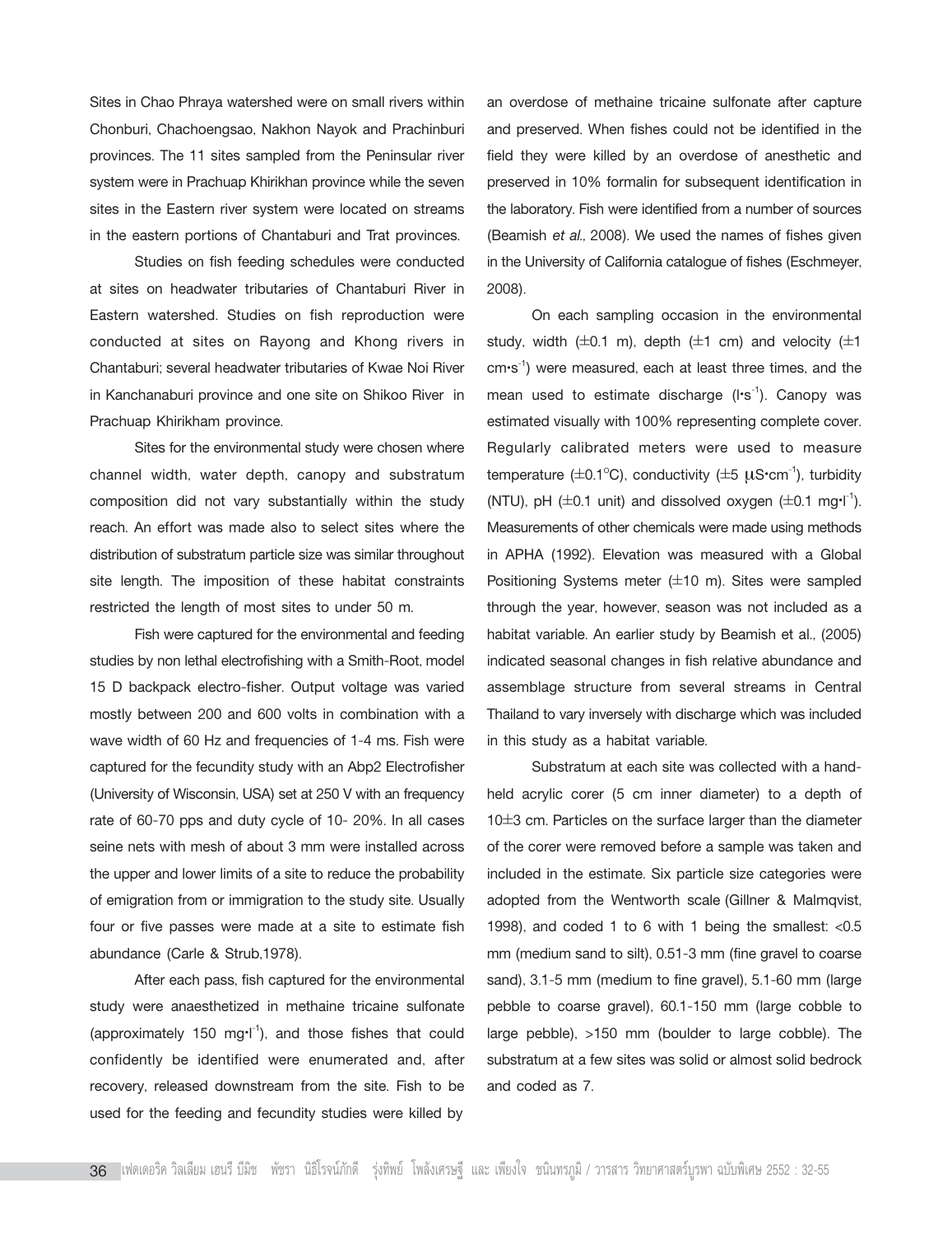Feeding periodicity was based on the weight of stomach contents from fish collected at 6 h intervals over 24 h periods. After capture fish were killed in an overdose of anesthetic and preserved, first in 10% formalin for one week, then in 80% ethanol for permanent storage. An incision was made in the abdomen of fish to expedite preservation of the stomach contents. Prior to stomach removal and after preservation in formalin and ethanol, fish were weighed  $(\pm 0.1 \text{ mg})$  and standard length  $(\pm 1.0 \text{ g})$ mm) measured. Stomach contents were represented by the material retrieved from that portion of the digestive tract between the cardiac and pyloric sphincters. After placing stomach contents of fish on a tissue to remove excessive water, stomach contents were weighed  $(\pm 0.1)$ mg).

Fecundity was measured on fish species within the family Balitoridae. Fish were captured at approximately monthly intervals, measured for total length  $(\pm 1.0 \text{ mm})$ , given a diagnostic mark and preserved as in the feeding study. Gonads (ovary or testes) were removed, weighed  $(\pm 0.1 \text{ mg})$  and preserved in Gilson's fluid. Gonadosomatic index, (GSI) was determined as gonad weight relative to total (Brewer *et al.,* 2008). Total counts of oocytes or eggs were made when under 1000 or, when over 1000, as duplicate subsamples each approximately 10% of the total volume (Bagenal & Braum, 1968). Maximum diameters of 10 oocytes from each female were measured under a microscope with a micrometer.

Canonical correspondence analysis (CCA, PC-ORD 3.2) was employed to identify important species-related environmental characteristics. Species richness, species abundances and environmental variables were centered and normalized within the program. In the canonical correspondence analysis, statistical significance of the relationship between a set of environmental factors and fish species was taken using a Monte Carlo permutation test with 1000 permutations. Statistical significance of all tests was accepted at P<0.05.

Total relative abundance of all fishes as well as individual species within a site were calculated by the maximum likelihood technique (Carle & Straub, 1978). Numbers for many species were small and not amenable to this technique. When this occurred a conversion factor consisting of the estimated total abundance of all fish captured at a site divided by total number of all fish actually caught at the same site was applied to adjust the numbers of each species captured. Fish relative abundance was arithmetically adjusted to an area of 100  $m^2$ . .

Weights of stomach contents for individuals of each species were transformed by log (x+1) to normalize their distributions at each sampling time and expressed as linear regressions against corresponding standard lengths. Regressions for the four sampling times were compared for each species by ANCOVA (P<0.05). Adjusted mean values were compared among sampling times with ANOVA (P <0.05)

#### **RESULTS**

Water quality varied greatly among sites within and among river systems. At sites within Maeklong river system, water was, on average, a few degrees cooler and higher in pH and alkalinity than in the other river systems. Water at the Chao Phraya sites was, on average, highest in ammonia, nitrate, total iron, color and turbidity. Physical habitat characteristics such as water depth and velocity, substrate composition and canopy while diverse within river systems, were broadly similar among river systems. Substrate composition varied from sand to bedrock among sites but gravel was the average particle size within each river system. Canopy ranged from full cover to total exposure but was mostly in the range of 15-30% cover. The two exceptions were river width and discharge that were, on average, least in the Chao Phraya river system. Elevation was mostly between 100 and 300 m, with an overall mean of 176 $\pm$ 1.3 m.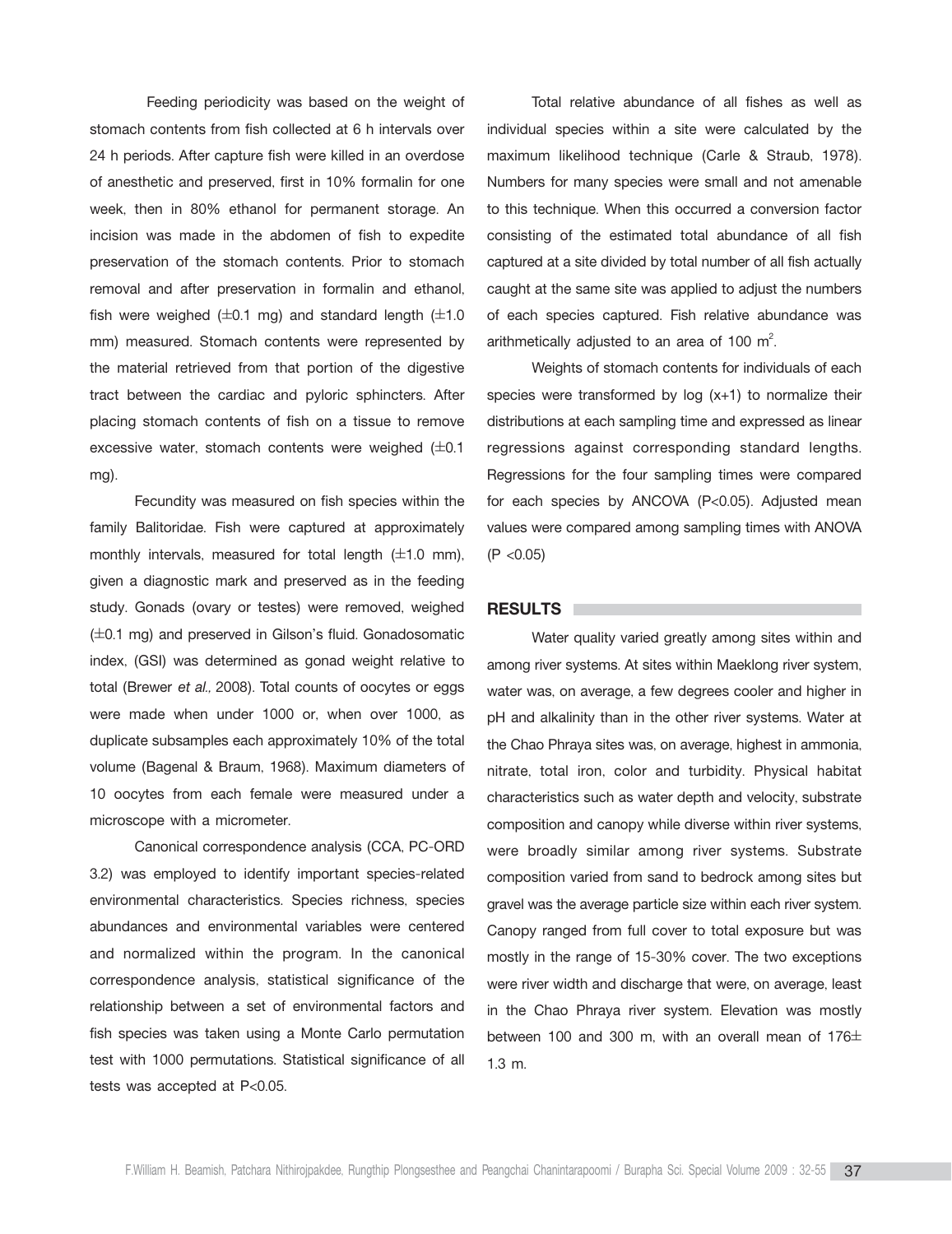*Table 1.* Geometric means, standard deviations (SD) and approximate ranges for the important physico-chemical characteristics of all sample sites for species associations within the Families Cyprinidae andBalitoridae and the Order, Siluriformes. Physico-chemical characteristics not found to be statistically significant are not given.

|                       | Mean           | <b>SD</b>      | Range           |
|-----------------------|----------------|----------------|-----------------|
| Elevation, m          | 176            | 1.3            | 92-853          |
| Width, m              | 4.8            | 1.8            | $0.7 - 18.7$    |
| Depth, cm             | 23             | 2              | $7 - 100$       |
| Velocity, cm s-1      | 25             | $\overline{2}$ | $2 - 86$        |
| Discharge, I s-1      | 211            | 5              | $<$ 50->1000    |
| Substrate*            | 4.2            | 1.4            | $0 - 7$         |
| Temperature, C        | 24.6           | 1.1            | $16.9 - > 30$   |
| Conductivity, µS cm-1 | 121            | $\overline{2}$ | $20 - 350$      |
| Turbidity, NTU        | $\overline{7}$ | 2              | $<1 - 50$       |
| Color, CU             | 20             | 3              | $9 - > 100$     |
| pH                    | 7.3            | 0.6            | $4.0 - 8.5$     |
| Oxygen, mg I-1        | 7.3            | 1.2            | $4.7 - > 9.0$   |
| Ammonia, µg I-1       | 40             | 108            | $0 - 500$       |
| Nitrate, mg I-1       | 1.3            | 1.7            | $0.4 - 5.5$     |
| Total iron, mg I-1    | 0.4            | 1.3            | $< 0.3 - > 2.0$ |
| Silica, mg I-1        | 16.5           | 1.6            | $<4 - > 40$     |

*Table 2.* Incidences of occurrence, %, and geometric mean abundance of cyprinid species adjusted to an river area of 100  $m^2$ . Means were calculated from values at sites where the species was present. ID represents the identification number assigned each species (Figure 2).

|                                               | ID | Incidence of<br>Occurrence, (%) | Mean Abundance<br>$(N 100m^2)$ |
|-----------------------------------------------|----|---------------------------------|--------------------------------|
| Cypriniformes                                 |    |                                 |                                |
| Cyprinidae                                    |    |                                 |                                |
| Amblyrhynchichthys truncatus (Bleeker 1851)   | 17 | $<$ 1                           | 1.1                            |
| Barbodes gonionotus (Bleeker 1850)            | 22 | $<$ 1                           | 1.3                            |
| Danio albolineatus (Blyth 1860)               | 7  | 25                              | 19.0                           |
| Crossocheilus reticulatus (Fowler 1834)       | 36 | $\overline{2}$                  | 37.0                           |
| Cyclocheilichthys apogon (Valenciennes. 1842) | 18 | 16                              | 2.5                            |
| Cyclocheilichthys armatus (Valenciennes 1842) | 19 | 6                               | 2.5                            |
| Cyclocheilichthys heteronema (Bleeker 1850)   | 20 | $<$ 1                           | 1.8                            |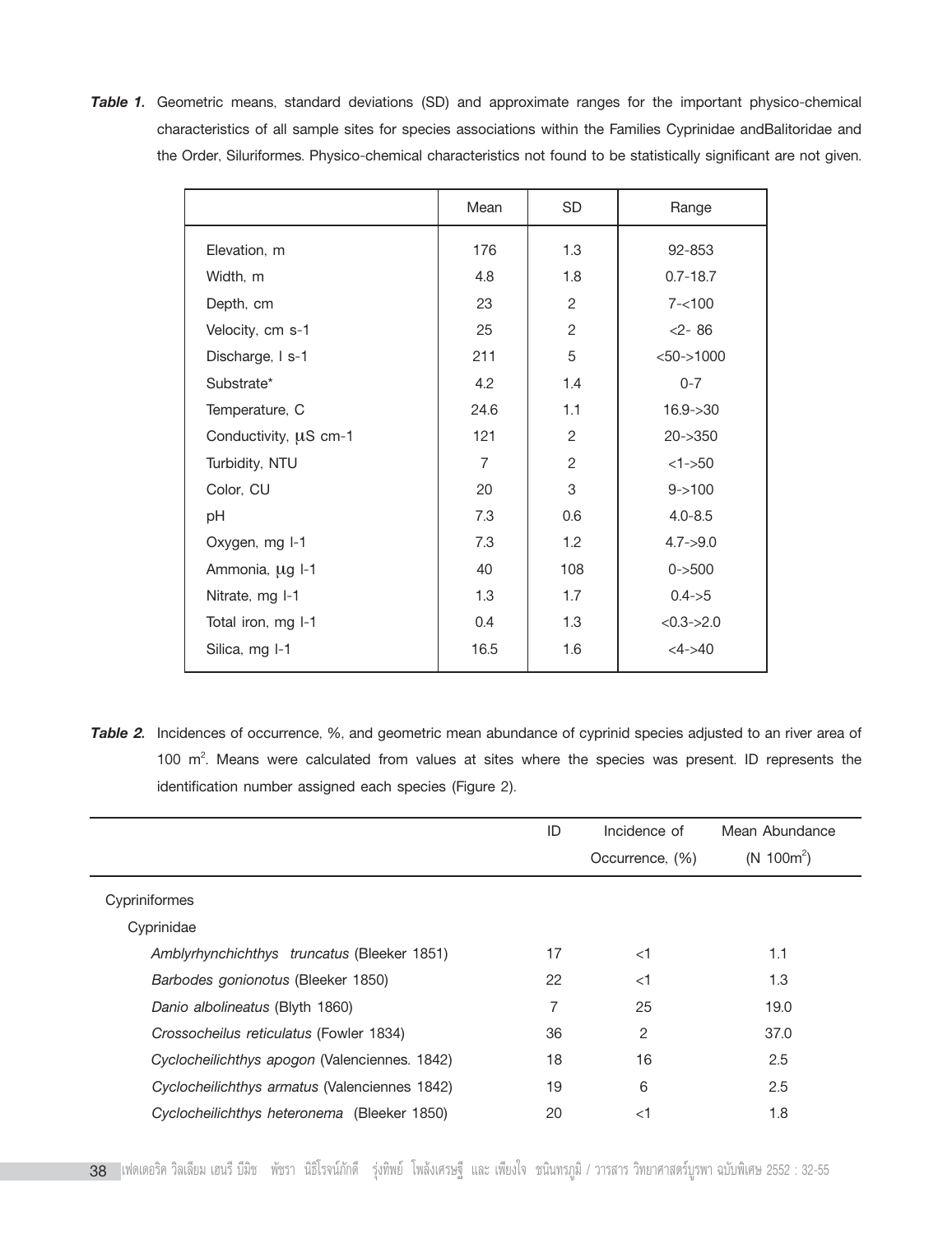|                                               | ID  | Incidence of    | Mean Abundance |
|-----------------------------------------------|-----|-----------------|----------------|
|                                               |     | Occurrence, (%) | $(N 100m^2)$   |
| Devario acrostomus (Fang & Kottelat 1999)     | 8   | 39              | 20.1           |
| Esomus metallicus Ahl 1924                    | 9   | 3               | 7.1            |
| Garra cambodgiensis (Tirant 1884)             | 37  | $\overline{c}$  | 4.1            |
| Garra fuliginosa (Fowler 1837)                | 38  | 13              | 4.3            |
| Garra sp.                                     | 39  | 12              | 7.0            |
| Poropuntius hampaloides (Vinciguerra 1890)    | 24  | 12              | 1.5            |
| Labiobarbus siamensis (Sauvage 1881)          | 31  | $<$ 1           | 0.3            |
| Labiobarbus leptocheilus (Valenciennes 1842)  | 32  | $\overline{c}$  | 2.5            |
| Lobocheilus quadrilineatus (Fowler 1835)      | 33  | $<$ 1           | 0.4            |
| Lobocheilus rhabdoura (Fowler 1834)           | 123 | $<$ 1           | 0.4            |
| Mystacoleucus marginatus (Valenciennes 1842)  | 21  | 43              | 12.8           |
| Neolissochilus blanci (Pellegrin & Fang 1940) | 15  | 3               | 5.2            |
| Neolissochilus stracheyi (Day 1871)           | 16  | 19              | 8.0            |
| Neolissochilus soroides (Duncker 1904)        | 119 | $\overline{c}$  | 15.7           |
| Onychostoma gerlachi (Peters 1880)            | 114 | $<$ 1           | 0.6            |
| Opsarius koratensis (Smith 1931)              | 4   | 6               | 4.6            |
| Barilius pulchellus (Smith 1931)              | 5   | $<$ 1           | 5.1            |
| Osteochilus hasselti (Valenciennes 1842)      | 34  | 35              | 7.7            |
| Osteochilus lini Fowler 1935                  | 35  | 1               | 2.9            |
| Osteochilus waandersii (Bleeker 1852)         | 122 | 2               | 3.9            |
| Parachela maculicauda (Smith 1934)            | 6   | $<$ 1           | 0.4            |
| Paralaubuca rivero (Fowler 1935)              | 3   | $<$ 1           | 0.4            |
| Poropuntius deauratus (Valenciennes 1842)     | 23  | 9               | 18.6           |
| Puntius brevis (Bleeker 1850)                 | 25  | 4               | 2.3            |
| Puntius masyai Smith 1945                     | 26  | 1               | 1.6            |
| Rasbora borapetensis Smith 1934               | 10  | 11              | 6.8            |
| Rasbora caudimaculata Volz 1903               | 11  | 33              | 7.2            |
| Rasbora myersi Brittan 1954                   | 12  | $<$ 1           | 0.6            |
| Rasbora paviana (Trant 1885)                  | 13  | 33              | 14.6           |
| Rasbora trilineata Steindachner 1870          | 14  | 1               | 3.4            |
| Puntius binotatus (Valenciennes 1842)         | 27  | 70              | 11.4           |
| Puntius lateristriga (Valenciennes 1842)      | 28  | $<$ 1           | 1              |
| Puntius orphoides (Valenciennes 1842)         | 29  | 17              | 5.8            |
| Puntius partipentozona (Fowler 1934)          | 30  | 4               | 1.6            |
| Puntius stolitezkae (Day 1869)                | 117 | $\overline{7}$  | 3.6            |
| Puntius sp.                                   | 121 | $<$ 1           | 0.6            |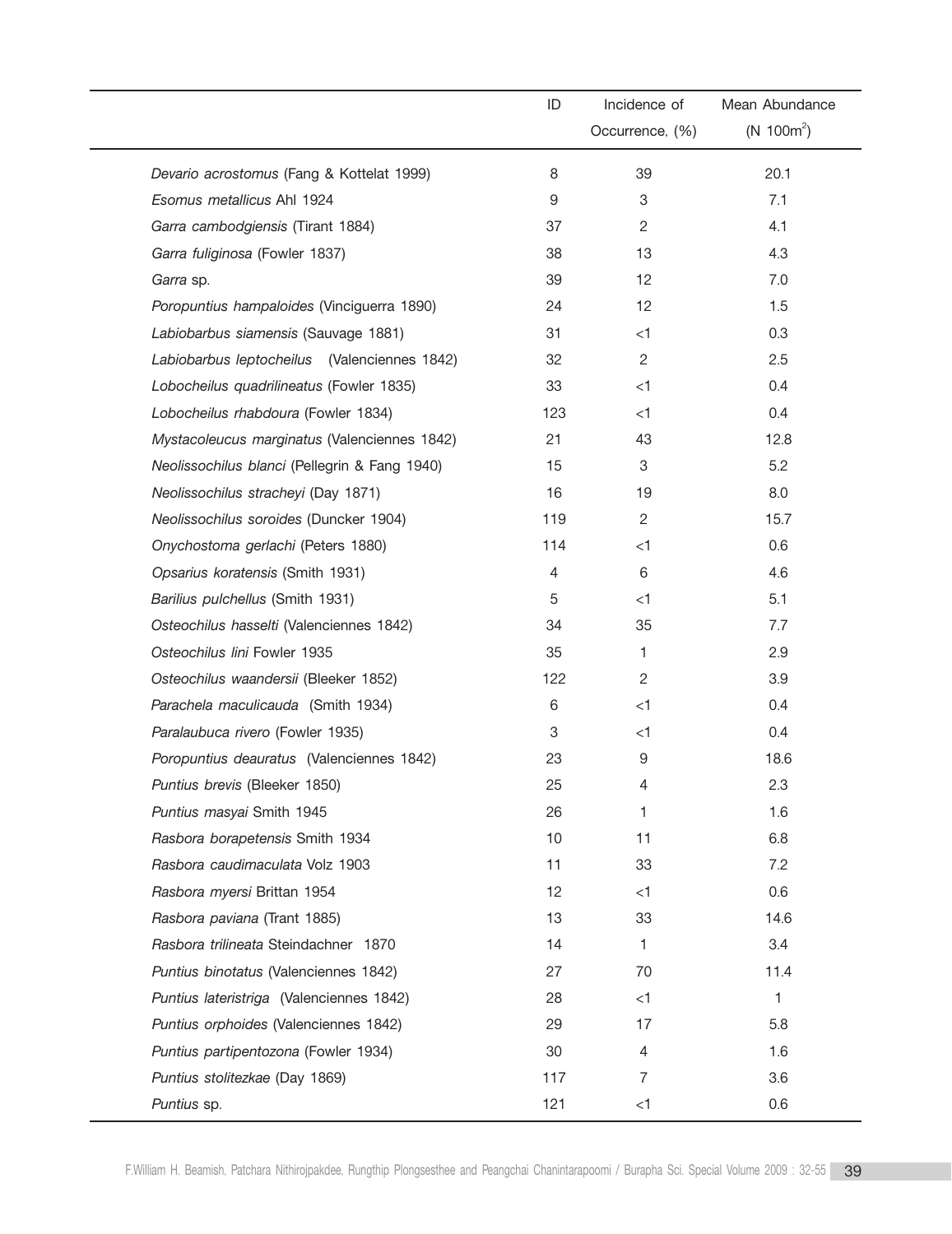Cyprinids dominated the fish populations at most of the sites and all river systems, both in terms of species richness and numerical abundance. Overall, cyprinids represented approximately 35% of all species captured. Cyprinids were absent at only two of the sites across all river systems with a maximum of 10 and 11 species occurring at each of seven and one site, respectively. Cyprinid richness varied among river systems from 11 to 32 species, with the largest and fewest being found in Maeklong and in Eastern and Peninsula river systems, respectively (Beamish *et al.,* 2006).

Incidence of occurrence was high for about seven cyprinids, *Puntius binotatus*, *Mystacoleucus marginatus, Devario acrostomus, Osteochilus hasselti, Rasbora caudimaculata, Rasbora paviana*, and *Danio albolineatus* (Table 3). Indeed, approximately 70% of the species were found at <10% of the sites. Numerical abundance of cyprinids was also well above that for any of the other 27 families of fishes represented in the catches. Indeed, across all sites only five species were both widely distributed and abundant; *D. acrostomus, R. paviana, M. marginatus*, *P. binotatus* and *D. albolineatus*.

*Table 3.* Incidences of occurrences and geometric means for Balitoridae species along with species identification numbers (ID) used in Figure 3. Species without identification numbers were not used in the CCA analysis

|                                            | ID | Incidence of    | Mean Abundance         |
|--------------------------------------------|----|-----------------|------------------------|
|                                            |    | Occurrence, (%) | (N 100m <sup>2</sup> ) |
| Cypriniformes                              |    |                 |                        |
| <b>Balitoridae</b>                         |    |                 |                        |
| Acanthocobitis botia (Hamilton 1822)       | 1  | 8               | 0.11                   |
| Acanthocobitis zonalternans (Blyth 1860)   | 2  | 38              | 0.87                   |
| Balitora sp.                               | 3  | 13              | 0.27                   |
| Homaloptera bilineata Blyth 1860           | 3  | 1               | 0.01                   |
| Homaloptera confuzona Kottelat 2000        | 4  | 4               | 0.01                   |
| Homaloptera smithi Hora 1932               | 5  | 46              | 1.24                   |
| Homaloptera sp. 1                          |    | 1               | 0.05                   |
| Nemacheilus binotatus Smith 1933           | 6  | 4               | 0.01                   |
| Nemacheilus masyae Smith 1933              | 7  | 17              | 0.17                   |
| Nemacheilus platiceps Kottelat 1990        | 8  | $\overline{4}$  | 0.03                   |
| Schistura desmotes (Fowler 1834)           | 9  | 23              | 0.63                   |
| Schistura kohchangensis Smith 1933         | 10 | 4               | 0.09                   |
| Schistura vinciguerrae (Hora 1935)         | 11 | 16              | 0.26                   |
| Schistura sp. 1                            | 12 | 31              | 0.90                   |
| Schistura sp. 2                            |    | $\overline{2}$  | 0.02                   |
| Schistura sp. 3                            | 13 | 7               | 0.09                   |
| Schistura sp. 4                            | 14 | $\overline{2}$  | 0.06                   |
| Tuberoschistura baenzigeri (Kottelat 1983) | 15 | 6               | 0.10                   |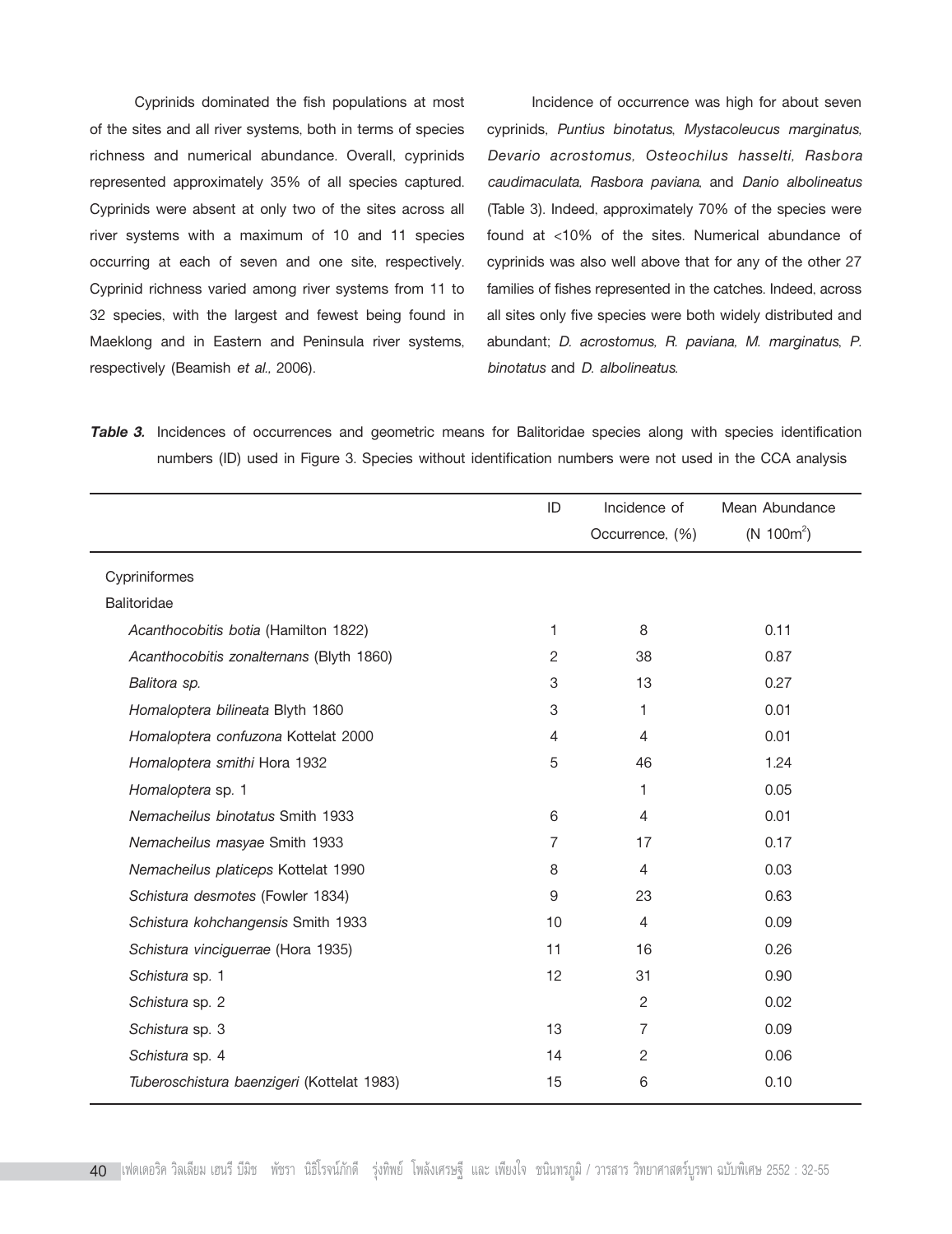All cyprinid species were included in the ordination analysis. The potential for useful information on habitat characteristics for rare or uncommon species was felt to be of greater ecological value than the negative impact of their limited occurrence on the analysis. Species and their distribution and abundance were significantly correlated with five habitat characteristics (p=0.012, 0.001 and 0.001 for axes 1, 2 and 3, Monte Carlo test with 1000 permutations). The first and second axes of the CCA were both highly significant explaining 55 and 48% of the variability, respectively (Figure 2). Undoubtedly the variability explained by each axis would have been higher had it not been for the large number of species absent from many of the sites. Each axis explains a statistically significant

proportion of the species-environment relationship. The first axis illustrates a positive gradient of habitat width ( $r^2 =$ 0.26), discharge ( $r^2$ = 0.34), dissolved oxygen ( $r^2$ = 0.23) and alkalinity ( $r^2$ = 0.23). Temperature ( $r^2$ = 0.57) loaded positively on the second axis. Habitat correlations were 0.88, 0.84 and 0.74 for axis 1, 2 and 3, respectively. The other habitat variables did not correlate significantly with cyprinid species and their abundance. Each of the five significant habitat characteristics increases along a vector in Figure 2, away from the origin with its length being a measure of the rate of change. Species of high occurrence and abundance had the highest correlation with the significant habitat variables.



**Figure 2.** Distribution of cyprinid species with respect to significant habitat variables identified by canonical correspondence analysis for axis 1 and 2. Numbers represent species identified in Table 2. Re drawn from Beamish et al., (2006)

Cyprinids reacted to a wide range of the significant habitat characteristics (Figure 2). Generally, the more abundant and commonly occurring species were comparatively conservative in their habitat preferences. Of all the species, 17 were captured at 10 or more sites across all watersheds. Most of the common species favored only modestly greater than the overall averages for habitat width, discharge, alkalinity and dissolved oxygen. This was particularly the case for *Cyclocheilichthys apogon, M. marginatus, Neolissochilus stracheyi, R. caudimaculata, P. binotatus* and *Puntius. orphoides*. While there were differences in the position of the common species with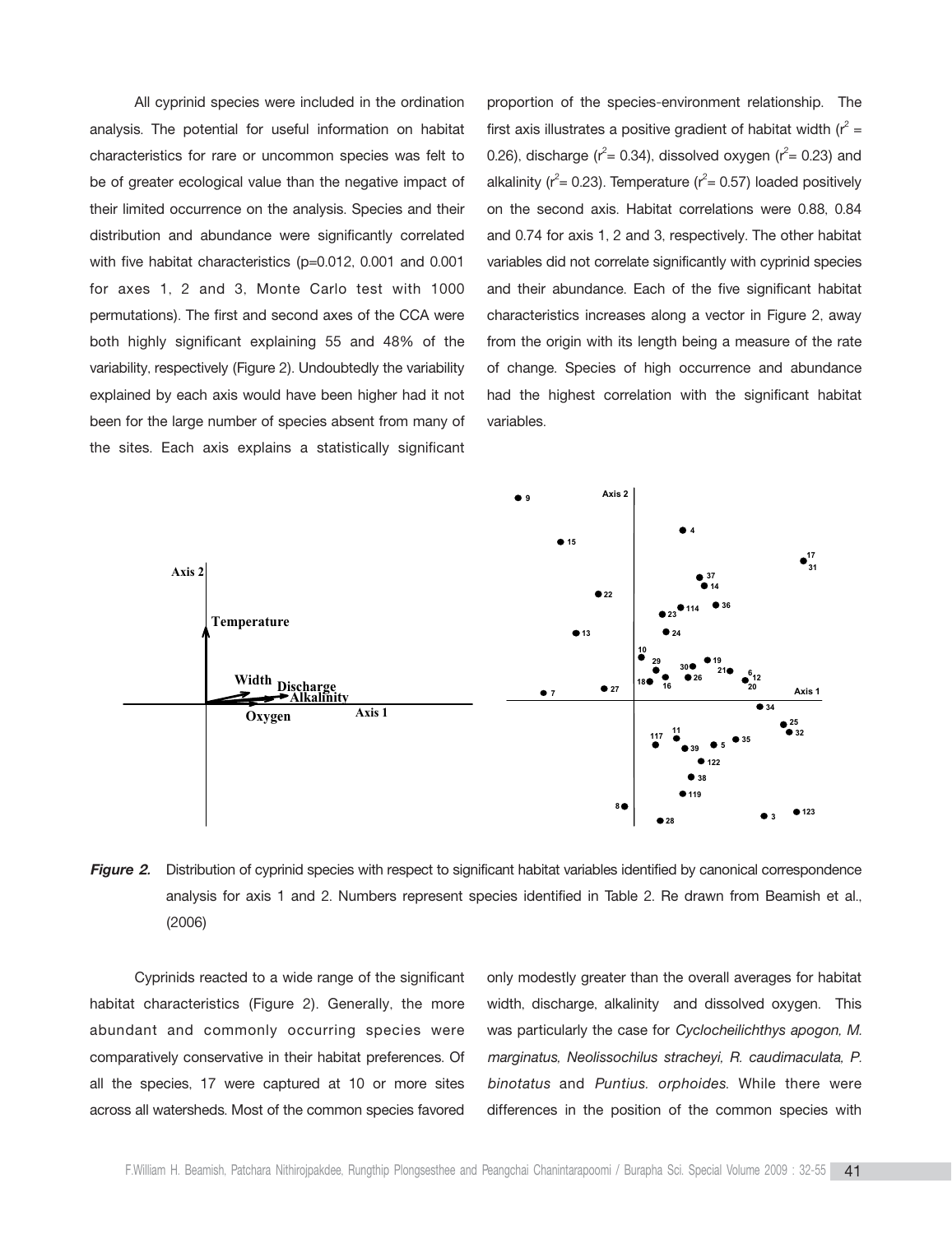respect to the significant habitat characteristics, they tended to be comparatively small. Only a few of the common species were found at the comparative extremes of one or more habitat characteristics. Thus, *D. albolineatus* was found at sites of narrow width, low discharge, alkalinity and oxygen but moderate temperature. In contrast, *D*. *acrostomus* were captured in water of low temperature while *Opsarius koratensis* were found where temperature was high. Among the species captured at fewer than 10 sites, extremes in low and high temperature were demonstrated by *Esomus metallicus* and *Neolissochilus blanci* and L*obocheilus rhaboura, Paralaubuca riveroi* and *Puntius lateristriga*, repectively, although the latter three were captured at only a single site. Wider rivers and high discharge, alkalinity and dissolved oxygen characterized the sites where *Amblyrhynchichthys truncatus, Labiobarbus leptocheilus, L*abiobarbus *siamensis* and *Puntius brevis* were found, although, again site number was low. Relative variation among the significant habitat characteristics did not differ between the frequently and infrequently captured species.

Balitorids were present in 75% of the sites and were represented by a total of 18 species or 13.3% of all species in the study. Species number were adjusted to an area of 100 m<sup>2</sup> as described in Beamish *et al.* (2008). The highest number of species recorded at a site was seven, which occurred at moderate elevations in the mountainous Maeklong watershed where the geometric mean was 1.9  $\pm$  1.8 species 100 m<sup>2</sup>, virtually identical to that for the mountainous Eastern watershed,  $1.8 \pm 1.8$  species 100 m<sup>2</sup>. . Species numbers were intermediate at  $0.9 \pm 1.9$  species 100  $m^2$  in the Peninsula River system and least in Chao Phraya river system at  $0.4 \pm 1.7$  species 100 m<sup>2</sup>. In both the Peninsula and Chao Praya river systems, the terrain is less mountainous.

Balitorid incidences of occurrence and numerical abundances were high for only a few species (Table 3). Highest occurrences were for *Homaloptera smithi*, the only species found in all river systems, and *Acanthocobitis zonalternans* and *Schistura* sp.1 both found in the Peninsula and Maeklong river systems. Numerical abundance of all balitorids combined was not high with most sites having fewer than 19 individuals 100  $m^2$  (Figure 3) and an overall geometric mean. of  $4.9 \pm 3.6$  fish 100 m<sup>2</sup> representing 3.8% of all fishes captured across all sites.



*Figure 3.* Distribution of Balitoridae species with respect to significant habitat variables identified by canonical correspondence analysis on axis 1 and 2. Numbers indicate species identified in Table 3. Redrawn from Beamish *et al.* (2008).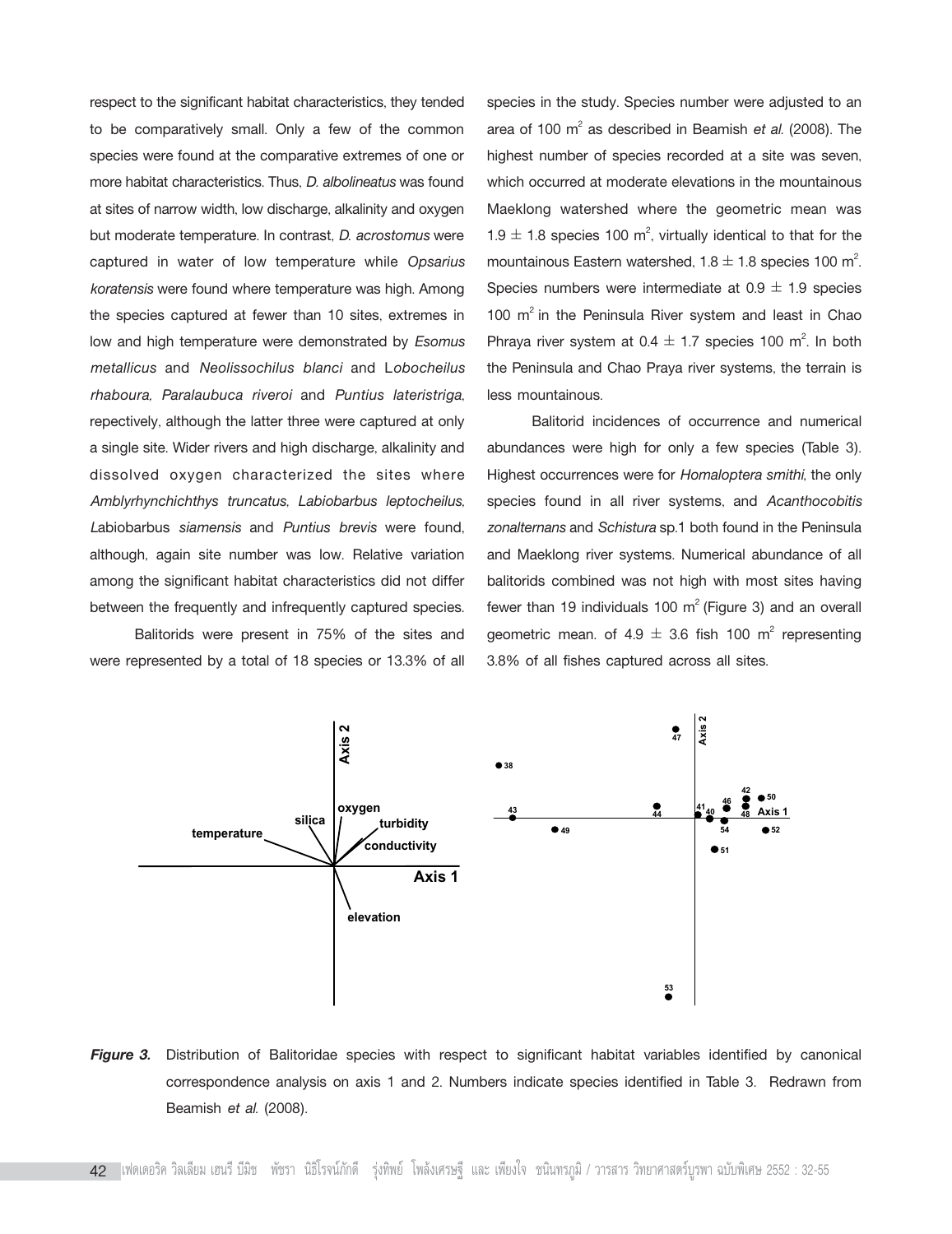In preparation for ordination analysis, some adjustments were made to the data. No balitorids were captured at 21 sites. The capture efficiency of the electrofisher over four passes was high but, at an estimated 95-97% (Carle, & Strub, 1978), the possibility of not capturing all species could not be excluded. Hence it was not absolutely certain that balitorids were absent at these sites. Further, the statistical package available for CCA analysis would not accept information from sites where no balitorids were captured. To allow the inclusion of information for analysis, a small number of the most abundant and widespread species, H. smithi, 0.001 fish 100 m<sup>2</sup>, was added where no balitorids were captured. Additionally, the four species whose incidences of occurrences were <3%, *Homaloptera bilineata*, *Homalopter*a sp.1, *Schistura* sp.2 and *Schistura* sp.4, were deleted out of concern for the reliability of their habitat information.

The CCA analysis indicated individual species to be correlated with five habitat characteristics, temperature, oxygen, turbidity, silica and elevation (P < 0.05 and < 0.01 for axes 1 and 2, respectively, Monte-Carlo test with 1000 permutations) in addition to the importance of elevation, substratum and silica to balitorid species numbers and abundance identified in Beamish et *al*. (2008). Each axis explains a statistically significant proportion of the speciesenvironment relationship, the first, 87% and the second,79% of the variability, respectively. The first and second axes illustrate a positive gradient of turbidity  $(r^2 = 0.29)$ , temperature ( $r^2 = 0.23$ ), oxygen ( $r^2 = 0.22$ ) and silica ( $r^2 =$ 0.21), respectively (Figure 3). Elevation loaded negatively  $(r^2 = 0.27)$  on the second axis. Habitat correlations were 0.89 and 0.83 for axis1 and 2, respectively.

The eight most abundant species (Table 3) were associated by the CCA analysis with habitats of near average values for most of the significant variables (Figure 3). Among these species, *Schistura desmotes*, *Balitora* sp. and *Schistura vinciguerrae* were associated with above average turbidities, while above average temperatures and elevations were indicated for *H. smithi* and *Schistura* sp. 1, respectively. One or more of the significant habitat factors differed substantially from average among some of the less abundant species. *Schistura kohchangensis* and *Homaloptera confuzona* were affiliated with comparatively high temperatures within the narrow range recorded, and *Schistura* sp. 3 was associated with high elevations and low ambient concentrations of oxygen and silica. *Nemacheilus platiceps* was most common in habitats high in dissolved oxygen and silica and at low elevations. The most notable habitat characteristic associated with *Nemacheilus binotatus* was a higher than average temperature. The remaining four species, *Acanthocobitis botia*, *Acanthocobitis zonalternans, Nemacheilus masyae* and *Tuberoschistura baenzigeri*, were closely associated with average values for the significant habitat characteristics.

Silurids or catfishes were present in 67% of the 159 sites in all river systems with a maximum of five species occurring at four sites. Richness varied among river systems from 4 to 13 species with the largest number being found in Maeklong. The fewest species, four, were captured in Eastern and Peninsula river systems. The highest elevation at which silurids were captured was 450 m with *Amblyceps maccronatum* and *Glyptothorax* sp. being present at the single site.

Incidence of occurrence was not high for any catfish species within any river system and no species was captured in all watersheds (Beamish & Sa-ardrit, 2006; Table 4). Over all sites, incidences of occurrences were highest at 69, 29 and 28% for *A*. *maccronatum*, *Mystus havmolleri* and and *Pseudomystus siamensis.* Incidences while low for all other species were generally highest in Maeklong river system. Numerical abundance of silurids was not high relative to the total numbers of fish captured. The geometric mean (GM) for all species of silurids was 2.53.1 fish/100 m across all 159 sites, representing only approximately 2% of the total mean abundance for all fish (1272.7 fish/100m). Abundance was highest for *P. siamensis, M. havmolleri* and *Amblyceps. foratum* with only *P. siamensis* averaging over 1 fish/100 $m^2$  (Table 4).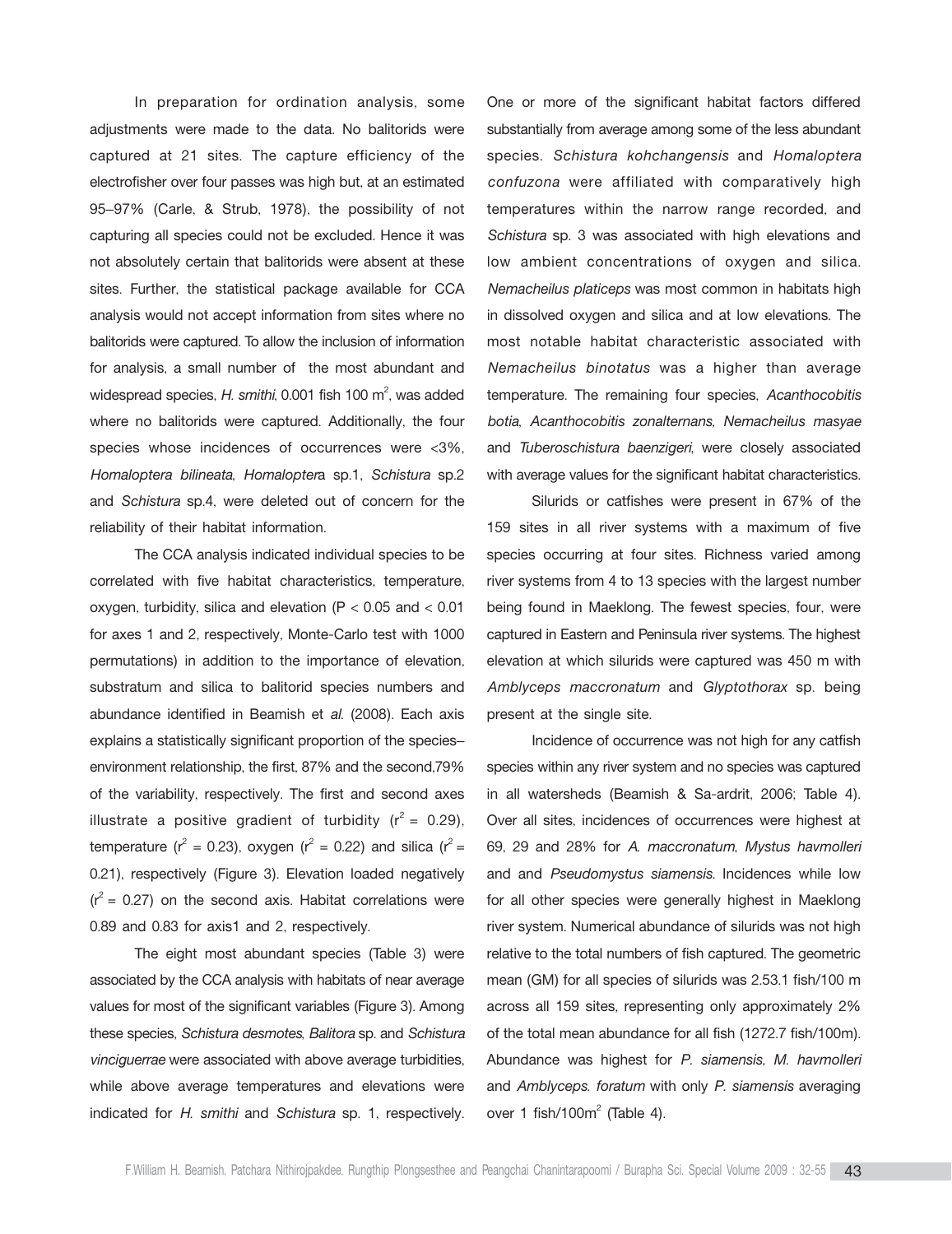|                                                  | ID  | Incidence of    | Mean Abundance         |
|--------------------------------------------------|-----|-----------------|------------------------|
|                                                  |     | Occurrence, (%) | (N 100m <sup>2</sup> ) |
| Siluriformes                                     |     |                 |                        |
| Bagridae                                         |     |                 |                        |
| Hemibagrus nemurus (Valenciennes 1840)           | 69  | 18              | 0.21                   |
| Pseudomystus siamensis (Regan 1913)              | 64  | 28              | 1.02                   |
| Mystus gulio (Hamilton 1822)                     | 65  | $<$ 1           | 0.05                   |
| Mystus havmolleri Smith 1931                     | 66  | 29              | 0.46                   |
| Mystus micracanthus Bleeker 1846                 | 67  | 2               | 0.06                   |
| Mystus mysticetus Roberts 1992                   | 68  | 1               | 0.03                   |
| Mystus singaringan (Bleeker 1846)                | 118 | 1               | 0.05                   |
| Siluridae                                        |     |                 |                        |
| Ompok bimaculatus (Bloch 1797)                   | 70  | 14              | 0.15                   |
| Pterocryptis cochinchinensis (Valenciennes 1840) | 71  | 9               | 0.09                   |
| Silago maculata Quero & Gauthier 1824            | 124 | $<$ 1           | < 0.01                 |
| Amblycipitae                                     |     |                 |                        |
| Amblyceps maconatum Ng & Kottelat 2000           | 72  | 25              | 0.08                   |
| Amblyceps foratum Ng & Kottelat 2000             | 73  | 69              | 0.29                   |
| Sisoridae                                        |     |                 |                        |
| Glyptothorax laoensis Fowler 1934                | 74  | $\overline{2}$  | 0.05                   |
| Glyptothorax major (Boulenger 1894)              | 75  | 1               | 0.03                   |
| Glyptothorax platypgonoides (Bleeker 1855)       | 76  | $\overline{7}$  | 0.50                   |
| Glyptothorax sp.                                 | 120 | 4               | < 0.01                 |
| Clariidae                                        |     |                 |                        |
| Clarias batrachus (Linnaeus 1758)                | 77  | 5               | 0.09                   |
|                                                  |     |                 |                        |

**Table 4.** Incidences of occurrences and geometric means for silurid species along with species identification numbers (ID) used in Figure 4. Species without identification numbers were not used in the CCA analysis.

All silurid species were included in the ordination analysis as, again, the potential for useful information on habitat characteristics for rare or uncommon species was felt to be of greater ecological value than the negative impact of their limited occurrence on the analysis. In addition to the importance of velocity, turbidity, oxygen, iron and pH to silurids' species richness and abundance described in Beamish & Sa-ardrit (2006), individual species' abundance was significantly correlated with three habitat characteristics,

temperature, conductivity and dissolved oxygen (p=0.004, 0.001 and 0.001 for axes 1, 2 and 3, Monte Carlo test with 1000 permutations). The first and second axes of the CCA were both highly significant explaining 80 and 67% of the variability, respectively (Figure 4). Each axis explains a statistically significant proportion of the species-environment relationship. The first axis illustrates a positive gradient of dissolved oxygen ( $r^2 = 0.81$ ) and a negative gradient of temperature ( $r^2 = 0.19$ ), and conductivity ( $r^2 = 0.09$ ).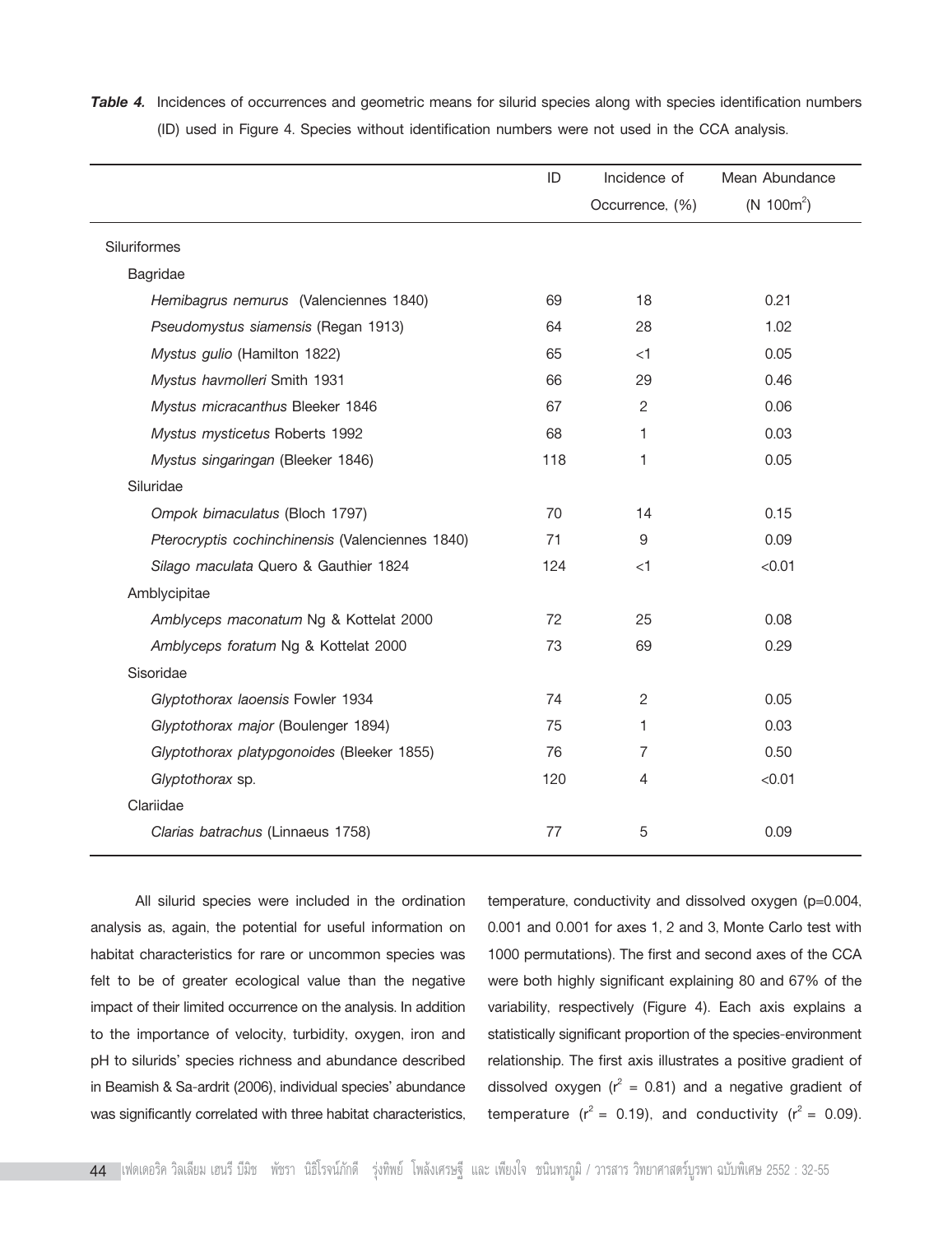Temperature  $(r^2 = 0.1)$  and oxygen  $(r^2 = 0.17)$  loaded negatively on the second axis and conductivity, positively  $(r^2 = 0.29)$ . Habitat correlations were 0.91 and 0.89 for axis 1 and 2, respectively. Other habitat variables did not correlate significantly with silurid species and their abundances and

were not included in the CCA analysis. Each of the significant habitat characteristics increases along a vector, away from the origin with its length being a measure of the rate of change.



**Figure 4.** Distribution of silurid species with respect to significant variables identified by canonical correspondence analysis for axix 1 and 2. Numbers represent species identified in Table 4. Redrawn from Beamish & Sa-ardrit (2006).

Silurids reacted to a broad range of the significant habitat characteristics. Again, the more abundant and commonly occurring species were comparatively conservative in their habitat preferences. Of the 17 species, 7 were captured at 20 or more sites across all river systems. Many of the common species were clustered near the overall habitat averages where silurids were captured; temperature (24.6 $\pm$ 1.4 C), conductivity (121 $\pm$ 2  $\mu$ S/cm) and dissolved oxygen  $(7.3\pm1.2 \text{ mg/L})$ . This was particularly the case for *P. siamensis, Hemibagrus. nemurus, Ompok bimaculatus* and *A. foratum*. Differences in the positions of the common species with respect to the significant habitat characteristics tended to be comparatively small. Thus, *Pterocryptis cochinchinensis, A. foratum* and *M. havmolleri* are predicted to prefer slightly higher than average oxygen and conductivity concentrations and lower temperatures.

*Glyptothorax* sp. is positioned at lower than average temperature and above average oxygen. *Glyptothorax platypgonoides* favors water of low conductivity while *Clarias batrachus* were captured in water of low oxygen and high temperatures. Two species, *Mystus mysticetus* and *Mystus gulio* occurred in water of low oxygen and high conductivity and temperature.

Temporal changes in stomach contents were examined for four species, *S. kohchangensis*, *N. masyae*, *H. smithi* and *Glyptothorax major* at intervals of 6 h over a 24 h period to determinate feeding schedules. For each species and within each of the four sampling times, weight of stomach contents increased with standard length of fish. This relationship was expressed as a series of linear regressions between stomach contents (mg) and standard length (mm). For each species, regression slopes did not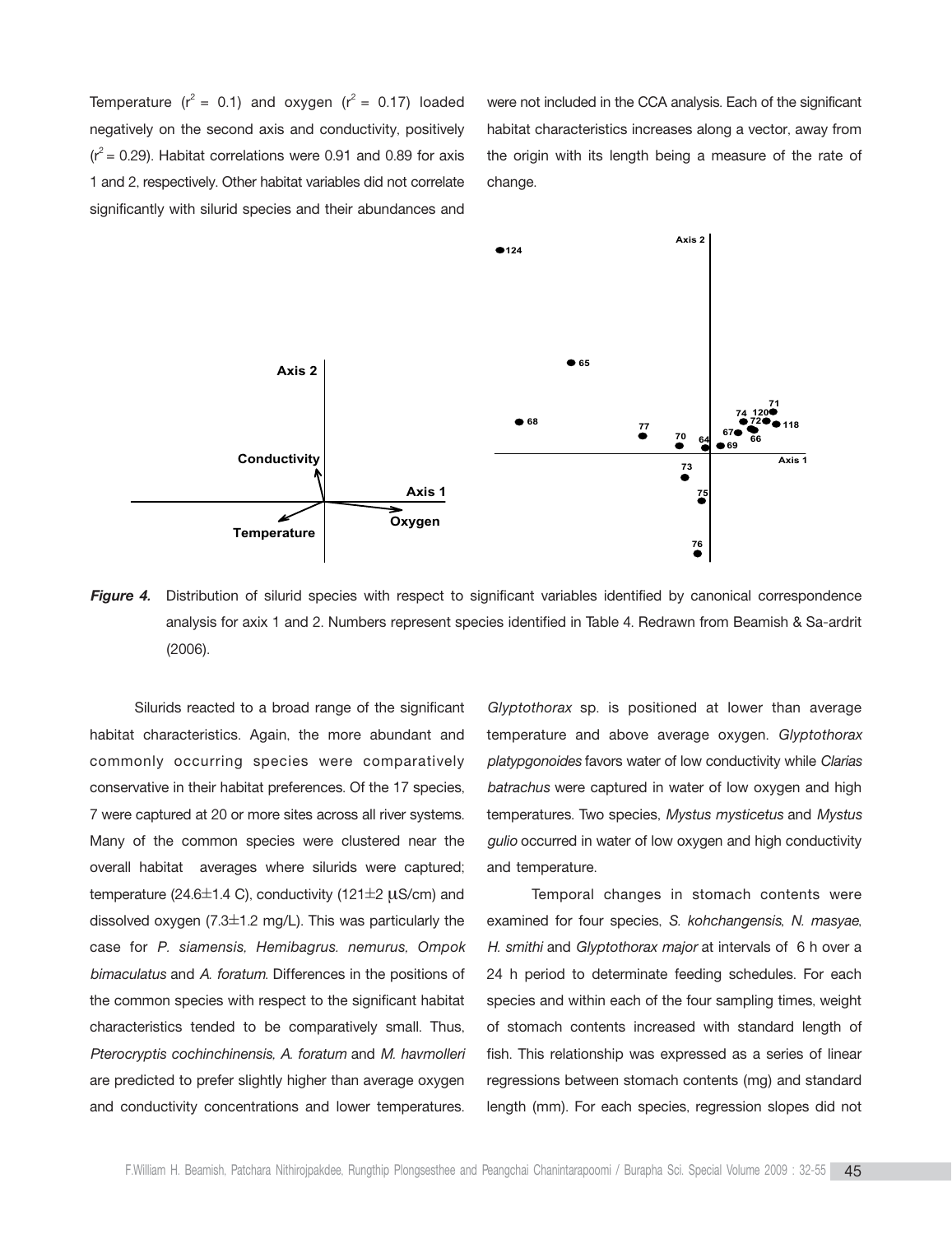differ significantly (P > 0.05) among the four sampling times, providing for the calculation of a mean slope (Table 5). However, regression coefficients or elevations differed significantly among some species' regressions ( $P$  <0.05).

These slopes were used to adjust species' stomach contents for each sampling time to correspond to that for a fish of 40 mm (Figure 5).

*Table 5.* Regression coefficients for the relationship between standard length (mm) and stomach contents (mg) for four species at each of four sampling times. Slopes did not differ significantly within each species for the four sample times and are represented by a mean value (see text). Cumulative number of individuals examined for each species is given under N.

| Species          | Cumulative | Standard length | Mean  | Regression coefficients |          |        |          |
|------------------|------------|-----------------|-------|-------------------------|----------|--------|----------|
|                  | N          | range (mm)      | slope | 6 hrs                   | $12$ hrs | 18 hrs | 24 hrs   |
| H. smithi        | 22         | $20.1 - 33.7$   | 0.007 | 0.070                   | 0.182    | 0.044  | $-0.192$ |
| G. major         | 45         | $39.0 - 57.9$   | 0.003 | 0.517                   | 0.113    | 0.326  | 0.487    |
| N. masyae        | 33         | $44.7 - 57.5$   | 0.022 | $-0.526$                | $-0.349$ | 0.100  | $-0.677$ |
| S. kohchangensis | 67         | $37.9 - 59.6$   | 0.002 | 0.441                   | 0.862    | 1.235  | 0.567    |



*Figure 5.* Temporal feeding patterns for four fishes sampled from headwater tributaries of Chantaburi River at 6-hour intervals in February 2009. Each value has been adjusted from linear regressions to correspond to that for a fish of 40 cm standard length (see text).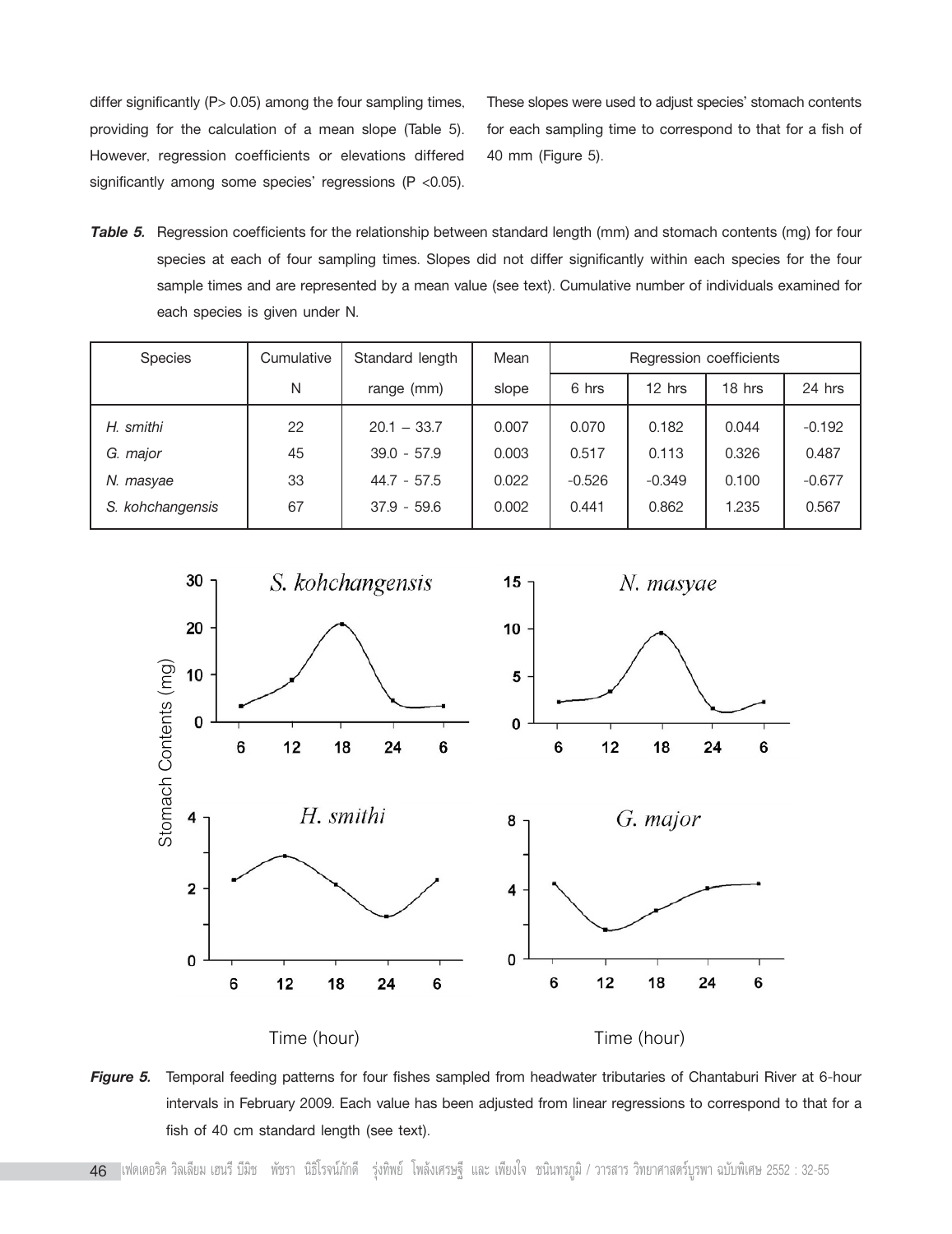Food consumption followed a clear temporal pattern for most species with variations in maximum and minimum values (Figure 5). Differences were particularly pronounced for *S. kohchangensis* and *N. masyae.* Further, time of maximum feeding also varied among species. Both *S. kohchangensis* and *N. masyae* fed most actively during the transition from daylight to darkness. In contrast, *H. smithi* fed most actively during the transition from darkness to daylight, 6 hours. *G. major* fed most actively between midnight and daybreak.

Preliminary examination of fecundity among fishes within the Family Balitoridae indicated large variation among closely related species (Figure 6). Thus, mature *Schistura* sp. produced small numbers of oocytes but of large individual size (Table 6) whereas fecundity of *Balitora* sp.

was higher but variable with oocytes of small size. Fecundity of one *Balitora* sp. individual was over 11,000 whereas that for a second individual was only slightly above 1000. While the species identity of *Balitora* was not determined the two individuals are believed to be the same species. Oocytes were of similar size for both individuals with large differences in ovary size or GSI. On the other hand fecundity, oocyte diameter and GSI for individuals of *Schistura* sp. from two different rivers were quite similar. GSI was measured over each species' period of reproduction. Maximum values differed considerably among species (Table 6). Interestingly, maximum GSI for *Schistura* sp. was similar between two rivers and dissimilar for two individuals of *Balitora* sp. from the same river and location.

*Table 6.* Fecundity of Balitoridae species captured from several rivers. Fecundity and oocyte values are mean values and their standard deviations. Number of fish is given under N. TL refers to total fish length. Oocyte diameters are based on 10 oocyte measurements for each fish. GSI, gonadosomatic ratio, refers to ovary weight relative to fish weight, with reported values in the table being maximum values over the species' period of reproduction.

| <b>Species</b>     | <b>River</b> | N | TL(mm) | Fecundity   | Oocyte diameter (mm) | GSI (%)        |
|--------------------|--------------|---|--------|-------------|----------------------|----------------|
| S. desmotes        | Khayeng      |   | 69     | 125         | $1.43 \pm 0.06$      | 5.8            |
| S. vinciguerrae    | Khayeng      | 2 | 68     | 1.575 ± 427 | $0.42 \pm 0.01$      | $7.0 \pm 2.0$  |
| Schistura sp.      | Pakkok       | 8 | 45     | 33±12       | $1.66 \pm 0.17$      | $10.1 \pm 2.6$ |
| Schistura sp.      | Shikoo       | 3 | 48     | 51±13       | $1.67 \pm 0.18$      | $10.6 \pm 3.3$ |
| S. kohchangenensis | Pongnamron   | 3 | 59     | 1.563±306   | $0.67 \pm 0.01$      | $15.9 \pm 2.5$ |
| Balitora sp. 1A    | Pongnamron   |   | 60     | 11.279      | $0.45 \pm 0.01$      | 38.9           |
| Balitora sp. 1B    | Pongnamron   |   | 43     | 1,123       | $0.41 \pm 0.06$      | 11.4           |

#### **DISCUSSION**

The concept of environmental, feeding and reproductive adaptations refers to phenotypic- or genotypic related characteristics that enable an organism to cope with its habitat including other biota thereby facilitating survival and has wide application to understanding species richness and co-existence. Adaptations differ widely among

species (Fry, 1947; Brett, 1979). The present study clearly demonstrates differences among species in terms of environmental and feeding associations that are suggestive of preferences. Only recently have the environmental requirements of many of the indigenous freshwater fishes in Thailand's rivers been investigated (Beamish et al., 2005; 2006; 2008; Beamish & Sa-ardrit 2007; Tongnunui & Beamish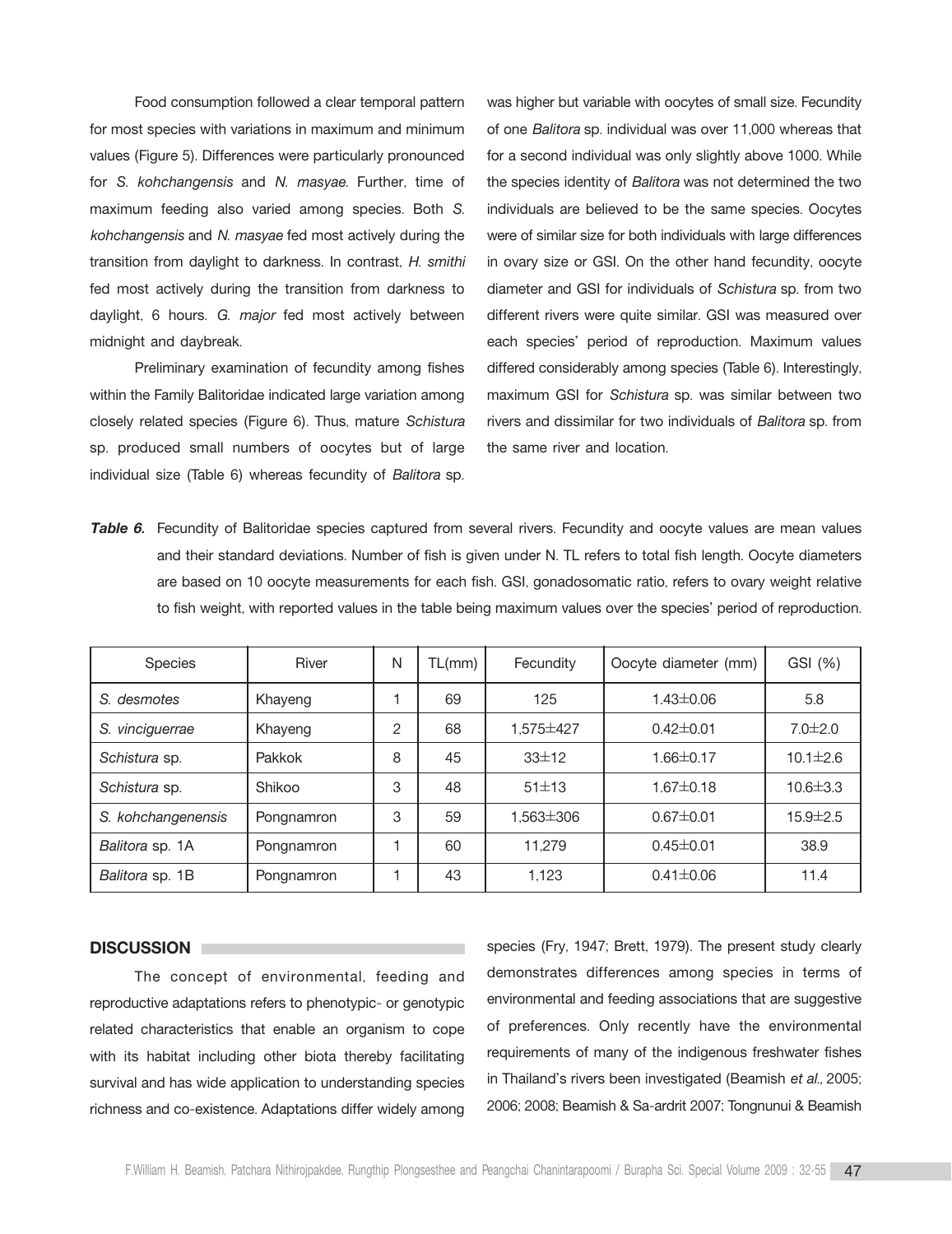2009) and no published information could be found on temporal feeding schedules or modes of reproduction for any of Thailand's freshwater fishes. Differences in fecundity and egg size found in this study for closely related balitorid species represent differences in parental energy investment with population implications..

The diverse array and high abundance of cyprinids relative to other species in small rivers in central Thailand is, not surprisingly, consistent with their prominence throughout their distribution (Howes, 1991). In Thailand, >35% of the described freshwater fishes are cyprinids (Smith, 1945; Vidthayanon *et al*., 1997) with similar proportions reported elsewhere in Southeast Asia (Inger & Chin,1962; Roberts, 1989 and Zakaria-Ismail & Sabariah, 1994).

Broad genetic and phenotypic adaptations, described mostly for temperate cyprinid species, have allowed cyprinids to occupy physically, chemically and biologically diverse habitats. Thus, some cyprinids such as *Carassius carassius* display a tolerance for low ambient oxygen, unavailable to many other species, through efficient extraction mechanisms or relying, at least in part, on anaerobic metabolism particularly when temperature is low (Blazka, 1958). Most of the cyprinids for which information is available are eurythermal with a large capacity for thermal resistance adaptation (Wieser, 1991). Further, there is evidence among temperate and tropical cyprinids of genetic adaptations and phenotypic plasticity in growth rate as well as in their ultimate size, the former accommodating to cohabiting species, the latter, a range of habitats (Mann, 1991). Some species display adaptive modifications in their digestive tract such as a reduction of stomach size and increased intestine length allowing them to survive on the typically more abundant plant material when animal material is scarce (Persson, 1991). The success of cyprinids may also be linked with their wide range of familial life histories and reproductive styles (Balon, 1975; Mills, 1991). Many cyprinids, particularly the smaller species, have high reproductive efforts (Gale & Buynak, 1982; Mills, 1991) contributing to their high abundance and, perhaps easing colonization of unstable environments (Cambray & Bruton, 1985).

In an earlier related study, diet and feeding adaptations among seven co-habiting cyprinid species was examined (Ward-Campbell & Beamish, 2005). Dietary overlap was low. Morphological characters, in particular, mouth height and position, body weight and depth and digestive tract length accounted for differences in diet among the species. Other studies have also suggested a strong relationship between a fish's morphology and diet (Wikramanayake 1990, Hugueny & Pouilly, 1999). The present study adds, for the first time, evidence of different feeding schedules among co-existing fishes, thereby reducing trophic conflicts.

Other morphological features can also contribute to species diversity within rivers. While regions of high water velocity are generally hostile for fish, some, including *O. hasselti* and *Garra fuliginosa* are ideally suited due to their lower hydrodynamic drag, a consequence of their more rounded cross-sectional body shape. In contrast, a deep body as occurs in *C. apogon* provides maneuverability in their debris-cluttered habitat with slow flowing water. Upturned mouths are indicative of surface feeding, a characteristic of *D. acrostomus* and *R.caudimaculata*. Both species are commonly found in areas of slow flow where their common prey, taxa of the order Hymenoptera, are vulnerable when they fall to the surface. Interestingly, these cyprinids also possess a caudal peduncle that is both deep and wide, a characteristic associated with fast-start swimming and, for these species, is likely associated with predator avoidance.

Other morphologies of distributional and co-existence importance to cyprinids can be inferred from the shape and size of their body and fins (Webb, 1998). Thus, species with a short body length such as *Puntius partipentozona* may be expected to exhibit swimming agility which is consistent with the dense vegetation and debris where they were captured. Species with long based dorsal fins,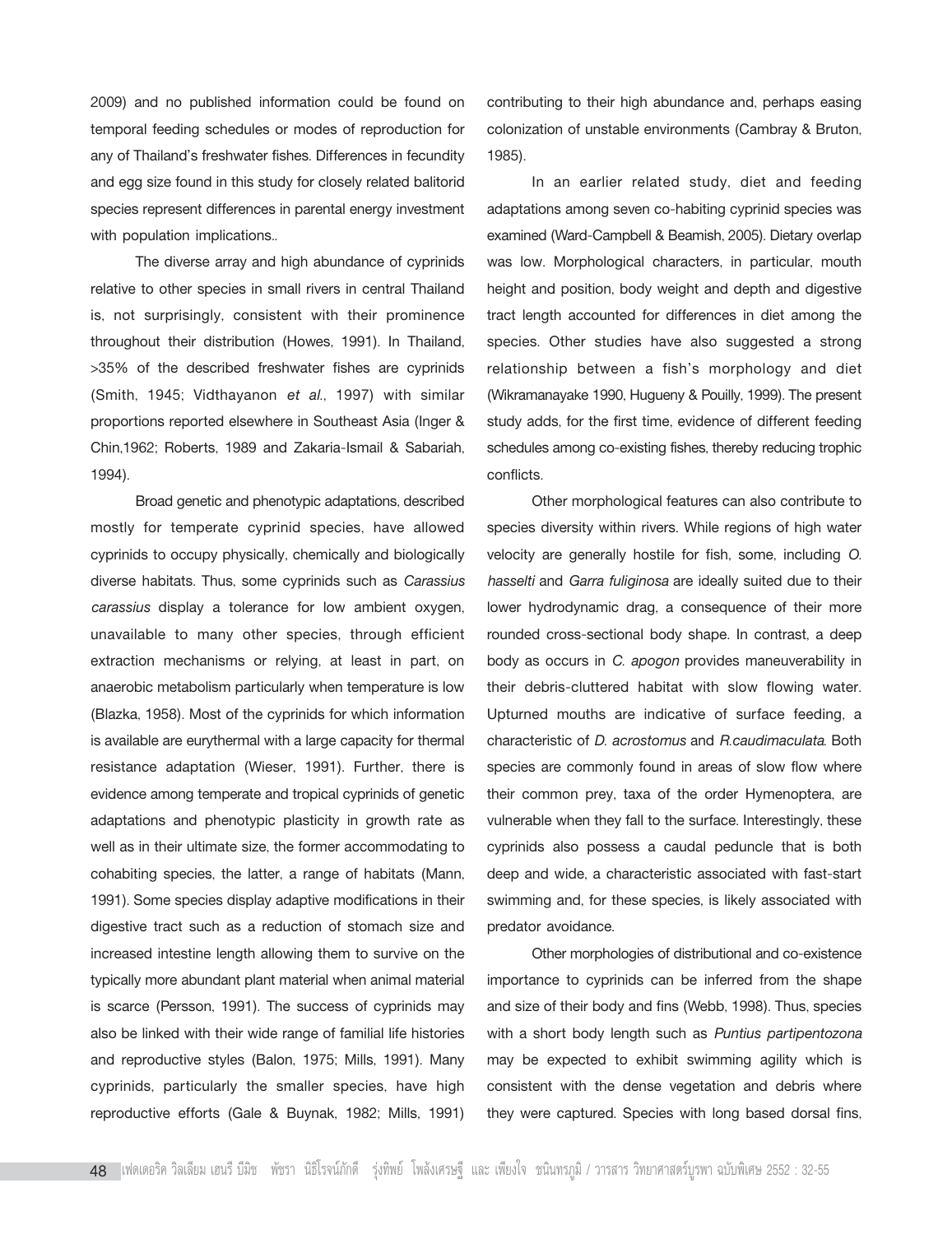capable of independent motion along their length and moderately rounded bodies such as *P. siamensis* and *L. leptocheilus* can be expected to be strong swimmers with good maneuverability. Both species were found in habitats of high discharge. Cyprinids with a wide and deep caudal peduncle and an apparently flexible body such *P. brevis, O. hasseltii* and *M. marginatus* are adapted for swimming in areas of high flow. Other species live in regions of high discharge by taking refuge from the high velocities through specific morphologies. *Garra* live in regions of high discharge by maintaining a close association with the substrate aided by large pectoral fins which, in flowing water, almost certainly serve as depressors.

Temperature has long been recognized to limit the range of species directly and indirectly (Cravens, 1982, Taylor *et al*., 1993). In central Thai rivers, water temperatures fluctuate little compared to changes in temperate regions. Nevertheless, it was a significant factor to species distribution in this study. Despite the importance of temperature to fish distribution through its effect on their physiology and behavior, no specific published information was found for Thai freshwater fishes. Of the commonly captured species in this study, O*. koratensis* was associated with sites where temperatures were in the region of  $30^{\circ}$ C as was also the case for the less frequently captured *E. metallicus* and *N. blanci*. This contrasts with those cyprinids associated with comparatively low temperatures, which in this study were just under 20<sup>o</sup>C, including the commonly captured *D*. *acrostomus* and the relatively uncommon *P. lateristriga, P. riveroi* and *L. rhaboura*. In this study the strength of interpretation of temperature and other significant environmental factors on species distribution is, of course, expected to be greater for the common than the uncommon species. The majority of cyprinid species were clustered not far from the overall mean of approximately 25C. With most sites between 20 and 30C, temperature is unlikely to pose a threat as a lethal factor. However, it can be expected to exercise an impact on a species' overall level of performance, particularly among species with a limited range of thermal tolerance.

Worldwide there are large knowledge gaps in the habitat characteristics of silurid fishes. These gaps are even larger in terms of our understanding on how alterations in habitat effect fish populations, although there is a perception that the insidious degradation in habitat that has occurred in most, if not all, countries is the major cause of fish population declines (Beamish *et al.,* 1986).

Generally the catfishes in this study exhibited greatest species richness and numbers in clear, flowing water, high in dissolved oxygen, iron and pH. Characteristics such as a hard substrate of cobble or boulders not found to be significant in the present study have been identified as important in other studies (Simonson & Neves, 1992; Tan & Ng, 2000). However, substrate composition is clearly correlated with water velocity that was found significant in the present study.

Few measurements appear to have been made of silurid metabolic requirements, however, Burgess (1989) assumed them to be low. To the extent this is correct, the positive association between both species richness and abundance and ambient dissolved oxygen is a little surprising. This is especially so for species with branchial adaptations or that may subsidize their metabolism through cutaneous respiration. Equally surprising is the inverse relationship between abundance or species richness and turbidity described in Beamish & Sa-ardrit (2006). Many, if not most silurids are nocturnally active and thought to rely more on the sensory function of cells located in their barbels than eyesight in locating food. However, silurid occurrence in water low in turbidity and high in both dissolved oxygen and total iron may not relate directly to their environmental preferences but to those of organisms high in their dietary agenda, algae and benthic invertebrates. Thus, iron is important in plant metabolism and oxygen production, a consequence of primary production. Insects and some other benthic macroinvertebrates better perform some physiological functions such as cuticle or shell secretion when pH and alkalinity are high (Gillner & Malmqvist, 1998).

The diet of many silurids including species of *Mystus*, *Glyptothorax* and *Amblyceps*, includes a high proportion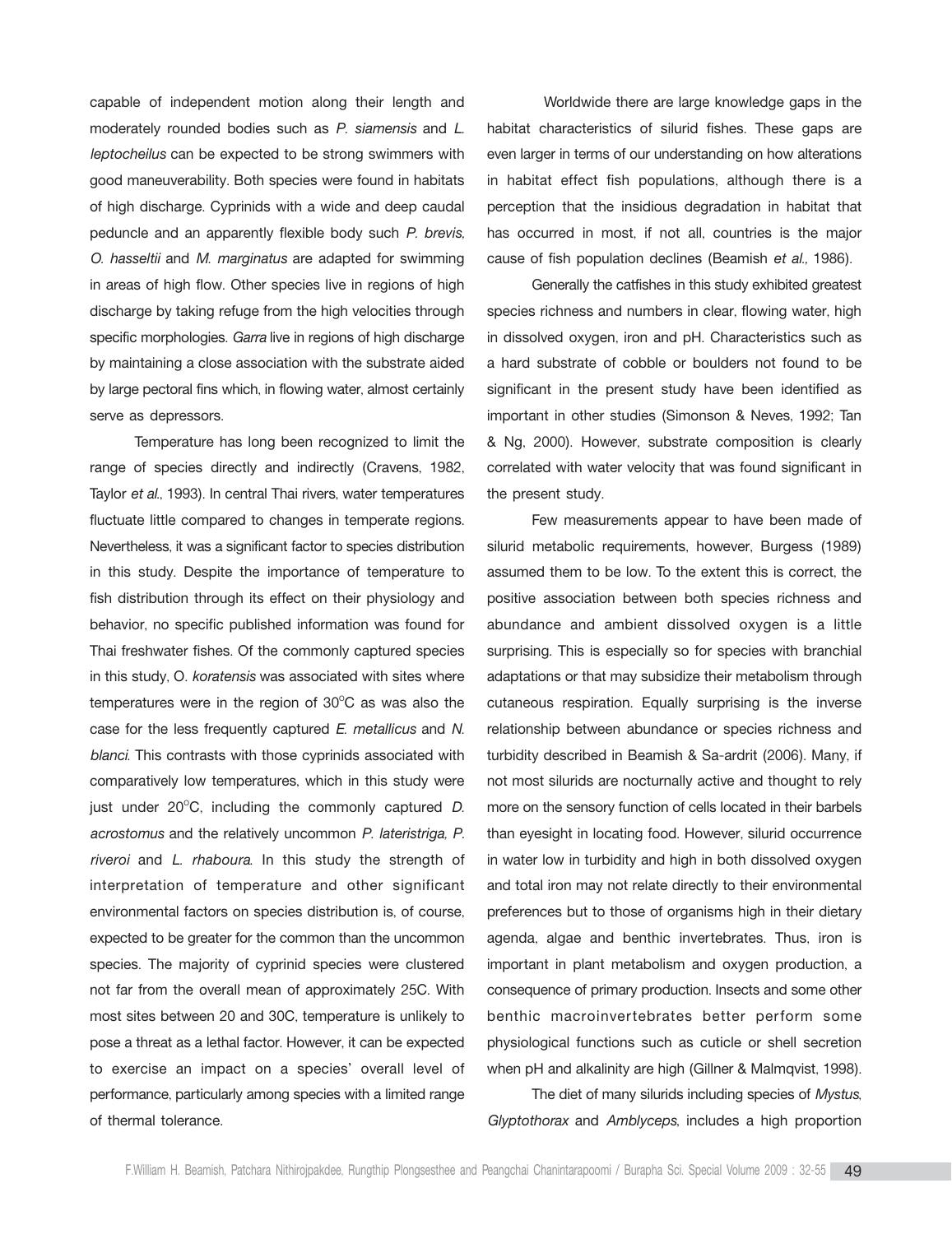of plant material and insects (Rainboth, 1996) so that their occurrence at sites with average to above average dissolved oxygen and conductivity, with temperatures slightly below average may relate as much to the environmental preferences of their food sources as there own. Other silurids, were associated with habitats of relatively low oxygen particularly *M. gulio* and *M. mycetus* and to a lesser extent, *C. batrachus* and *O. bimaculatus*. The latter two species are commonly found in standing water where oxygen is likely to be low with *C.batrachus* possessing an arborescent-like organ within the branchial chamber enabling them to access atmospheric air (Smith, 1945). The occurrence of *M.gulio* along with *S. maculata* in water of relatively high conductivity is in accord with their common occurrence in brackish water. In contrast, *Glyptothorax major* and *G. platypgonoides* frequented water of lower relative conductivity that presumably is related to their ion regulatory physiology.

River loaches in this study exhibited greatest species diversity and abundance, in rivers at relatively elevated locations with water high in silica, reflective of regional solute dynamics and a rocky substratum indicating fast flows. Earlier recognition of the importance of these physical habitat characteristics provided the basis for their other common names, hillside or torrent loaches (Alfred, 1969; Freyhof & Serov, 2001). Distributions by river systems in this study were often, but not always, the same as those described earlier by Vidthayanon *et al.* (1997) for the same river systems. For example, both studies reported the presence of *H. smithi* in all river systems and *A. botia* only in the Maeklong River. In contrast, *H. bilineata* was found in the Maeklong River system in the present study, whereas Vidthayanon *et al.* (1997) reported it only from the Salween River system, north of Maeklong and the limits of this study. *Balitora* sp. was captured in the Maeklong River in this study, a river system in which Vidthayanon *et al*. (1997) reported no *Balitora* species to be present. More recently, Kottelat (2000) reported *H. confuzona* to occur in the Mekong River system and coastal basins in south-eastern

Thailand but not the Maeklong where it was found in this study. Similarly, new distributions were found also for *N. masyae* and *Nemacheilus platiceps*, although not the objective of the present study, clearly indicating information gaps.

Despite uncertainties in distributions, some balitorid species are geographically separated, while others share similar distributions. Species in each group may have similar or distinctive habitat associations. Thus, *S. kohchangensis* is separated from other balitorid species by its association with relatively high ambient temperatures in addition to its apparent geographic restriction to eastern Thailand*. N. platiceps* also appears restricted to eastern Thailand and is unique among the balitorids in this study in its association with low elevations and high ambient oxygen and silica concentrations. Similar patterns were found in other river systems. For example, *Schistura* sp.3 was found only in the Maeklong where it is associated with streams at high elevations in contrast to *H. confuzona*, for example, with the same distribution but with an apparent penchant for high temperatures and low elevations. Where habitat separation clearly occurs, the significant factors can be expected to influence boundaries directly, indirectly, or through some combination of both. Some factors operate on fishes by restricting metabolic capacity and hence performance through species-specific interactions and tolerances (Fry, 1971; Brett, 1979). Habitat factors may also act indirectly on fishes, for example, by altering the composition of the food resource base or through their effect on competitors or predators.

Resource sharing was found for the more common balitorid species suggesting the importance of additional factors. Partitioning of food resources is certainly among these (Ross, 1986). Earlier (Giller, 1984; Schoener, 1974) and in the present study, temporal feeding patterns within the same habitat or space are suggestive of a resourcesharing adaptation that almost certainly eases their coexistence through reduced competition (Bjornsson, 2001). A similar resource sharing behavior has been reported in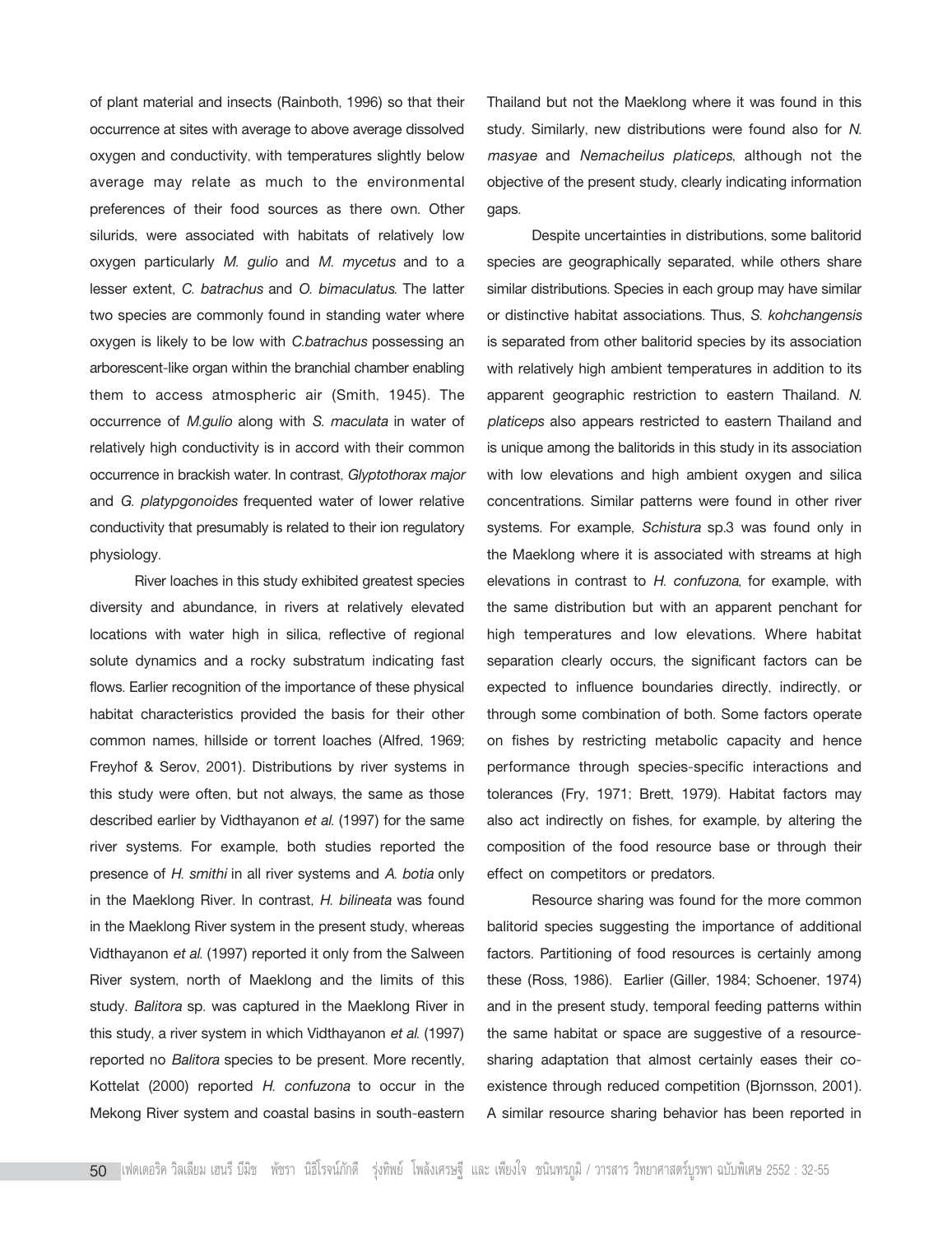lakes where some fish species move into deep water at night where they feed and, possibly avoid predation (Gliwicz & Jachner, 1992; Link *et al.,*1993; Baumgartner *et al.,* 2008).

Species sharing similar habitats may or may not differentially exploit the food resource base. In an ongoing dietary study, P. Nithirojpakdee (unpublished data) found *S. kohchangensis*, *N. masyae*, *H. smithi* and *G. major* feed mostly on insects within the Orders Trichoptera, Ephemeroptera and Diptera (chironomids), but in slightly different proportions. In an earlier study on Thai fishes that share the same habitat Ward-Campbell *et al*. (2005) found dissimilarities in diet that were related to different mouth and digestive tract morphologies. Herder & Freyhof (2006) examined the gut contents of a large number of fishes in small habitats in a Vietnam river and concluded that coexistence was by partitioning food resources for which species were morphologically adapted as well as by habitat choice.

McIntosh (1995) suggested that where uncertain and severe abiotic conditions occur, species composition may be shaped by interactions with species-specific biological characteristics. Conceivably, species might exhibit overlap in resource use where environmental variation is sufficient to reduce species abundance to levels below which resource limitation occurs or shifts competitive advantages from one species to another. Other variations in habitat and feeding specializations have also been suggested to explain the structure of river fish assemblages (Gorman & Karr, 1978; Fausch, 1984).

Rostral and maxillary barbels on the head of balitorids probably serve a sensory function in foraging and may explain the positive association with turbid water. That temperature was of particular significance to *H. confuzona* and *S. kohchangensis* even within the narrow range found among the stations suggests them to be tropical stenotherms*. N. platiceps* was found where ambient oxygen and silica were high and elevation low. These different responses may relate directly or indirectly to the habitat conditions where a species can best perform its various activities. Attribution of environmental preference in the absence of supportive physiological and behavioural information, however, merits interpretive caution. This is further complicated by limnological autocorrelations.

The occurrence of some species such as *N. platiceps, H. smithi* and *Schistura* sp.4 where water was comparatively high in silica may relate particularly to its importance in diatom ontogeny and their importance as a food source for benthic macroinvertebrates on which balitorids feed (Ward-Campbell *et al.,* 2005; Herder & Freyhof, 2006). Diatoms are probably also of dietary importance to balitorids but have not been specifically distinguished from the broader dietary category of algae on which loaches do feed (Dundgeon, 1987; Ward-Campbell *et al.,* 2005; Herder & Freyhof, 2006).

Failure to find velocity a significant factor is probably a manifestation of temporal and dynamic changes that are commonplace in low-order rivers. Thus, low flows recorded at stations sampled during the dry season may have interacted with those recorded at other stations during the wet season in concert with other habitat factors to mask the importance of velocity. No balitorids were found at low-flow locations, and they are well adapted for life in moving water. In particular, their depressed body with a flat ventral surface, large and laterally expanded paired fins and a sub-terminal to inferior mouth are all adaptations that allow station holding on a hard substratum in rapidly flowing water (Webb *et al.,* 1996). Some species contain ridges on their ventral surface (Hora, 1930), while some species of *Balitora* have adhesive pads on the rays of their paired fins (Roberts, 1982) that undoubtedly serve as friction devices further facilitating station holding in flowing water.

Balitorid coexistence appears strengthened by variation in reproductive modes, in this study by differences in fecundity and egg size. Fish use reproductive tactics (fecundity and egg size) to share food resources (Timi *et at*., 2005). Oocyte size relates directly to larval size and likely also acceptable dietary food items. Large eggs produce large larvae that are capable of ingesting relatively large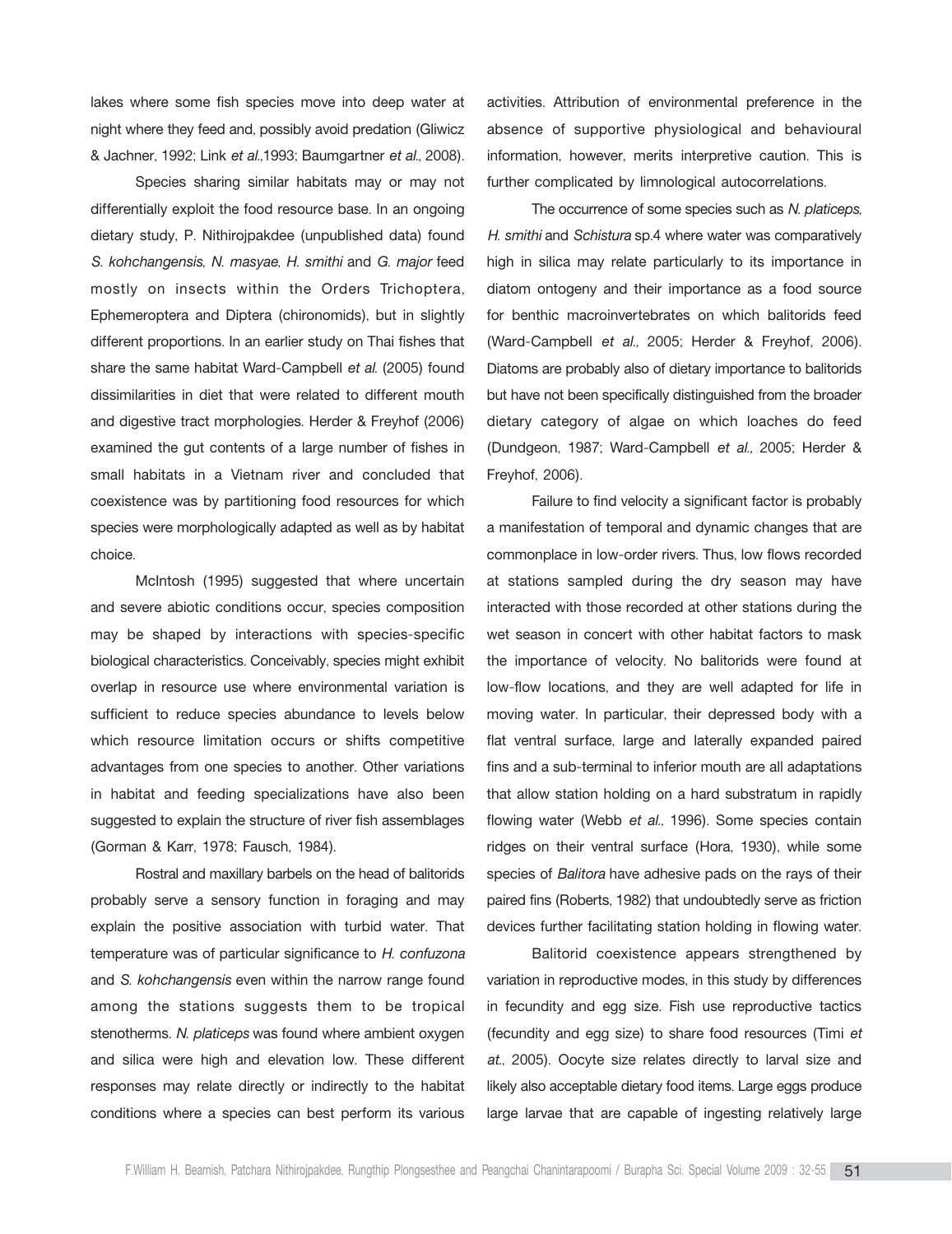food items while larvae emerging from small eggs are more likely to feed on small dietary items. For those species reproducing at similar times this will assist in reducing competition for food. Equally likely but not part of the present study is the probability that larvae of similar size but from different species differ to varying degrees in dietary preferences thereby evening predation pressure on food resources. Large variation in fecundity within a species and habitat as suggested in this study is particularly interesting and certainly requires further study with larger samples. It is, of course, possible the low fecundity found for one individual could indicate oocyte atresia perhaps resulting from inadequate food resources. This is supported by a lower GSI.

In summary, the present study has identified a number of adaptations associated with environmental quality, reproduction and the sharing of food resources by fishes that assist in reducing competition in similar habitats and allow for high species diversity. Should conservation become an issue of importance in Thailand, attention to these adaptations and others will be important to the development and preservation of fish community structure and abundance in the rivers of Thailand.

#### **ACKNOWLEDGEMENTS**

We are grateful to the Biodiversity Research and Training Program (BRT) and PTT Public Company Limited of Thailand for financial support for research expenses as well as for academic scholarships to R. Plongsesthee and P. Chanintarapoomi. We very much appreciate the generous financial support from the Thai Research Fund, in the form of a Royal Golden Jubilee PhD Scholarship to P. Nithirojpakdee. In the field, we were fortunate to have had the pleasant company of and excellent assistance provided by C. Kongchaiya, R. Beamish, P. Srisakda, R. Lagarde and C. Plongsesthee. Permission to conduct the study was given by Department of Fisheries and Oceans.

## **REFERENCES**

- Alfred, E.R. (1969). The Malayan cyprinoid fishes of the family Homalopteridae. *Zoologische Mededelingen, 43*, 213-237.
- American Public Health Association (APHA) (1992). *Standard methods for the examination of water and wastewater, 18th edition. American Public Health Association, American Water Works Association, and Water Pollution Control Federation*. Washington. D.C: 959 pp.
- Bagenal, T.B., & Braum, E. (1968). Eggs and early life history. *In:* IBP Handbook (No. 3): Methods for Assessment of Fish. Production in Fresh Waters. In W.E. Ricker (ed). (pp. 160-169). London: Blackwell Scientific Publications.
- Balon, E.K. (1975). Reproductive guilds of fishes: A proposal and definition. *Journal of the Fisheries Research Board of Canada, 32*, 821-864.
- Baumgartner, L.T., Stuart, I.G., & Zampatti, B.P. (2008). Determining diel variation in fish assemblages downstream of three weirs in a regulated lowland river. *Journal of Fish Biology, 72*, 218-232.
- Beamish, F.W.H., Griffiths, R.W., Kongchaiya, C., Sa-Ardrit, P., & Sonchaeng, P. (2005). Seasonal abundance and richness of fishes in three Thailand streams: influence of discharge in Thailand streams. *Journal of Tropical Freshwater Biology, 14*, 37-60.
- Beamish, F.W.H., Griffiths, R.W., Kongchaiya, C., Sa-Ardrit, P., & Sonchaeng, P. (2006). Seasonal fish abundance and composition in three Thailand streams: influence of discharge. *Tropical Freshwater Biology, 18*, 37- 60.
- Beamish, F.W.H., Healey, P.J., & Griggs, D. (1986). Freshwater fisheries in Canada: Report on phase 1 of a National Examination. Canadian Wildlife Federation, Ottawa. Canada: 155 pp.
- Beamish, F.W.H., & Sa-ardrit, P. (2006). Siluriform fishes and their habitat in small rivers in central Thailand. *Journal of Tropical Freshwater Biology, 15*, 1-21.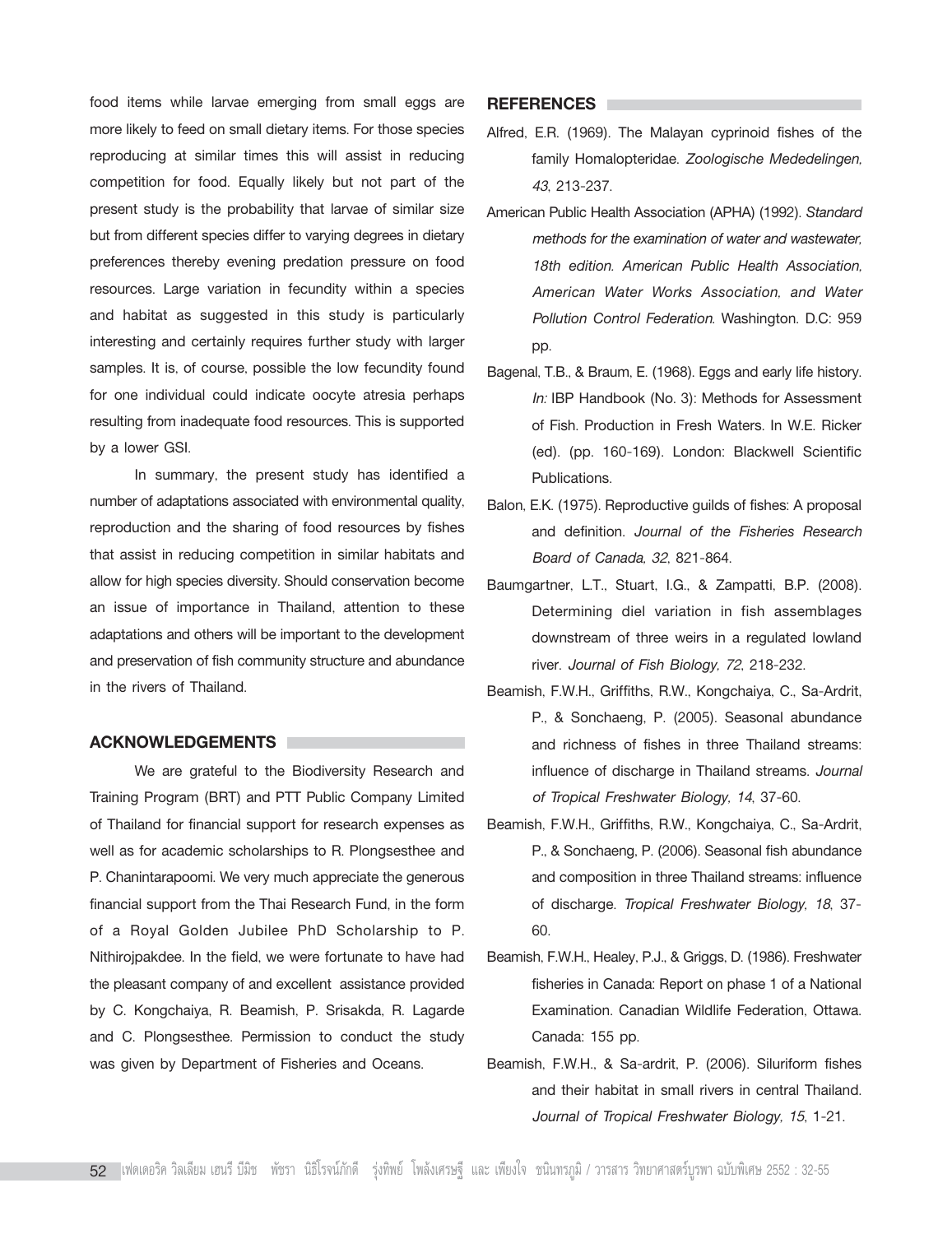- Beamish, F.W.H., & Sa-ardrit, P. (2007). Abundances and habitat sensitivities of some fishes in Thailand. *Tropical Freshwater Biology, 16*(1), 57-73.
- Beamish, F.W.H., Sa-ardrit, P., & Cheevaporn, V. (2008). Habitat and abundance of Balitoridae in small rivers in central Thailand. *Journal of Fishes Biology, 72*, 2467-2484.
- Beamish, F.W.H., Sa-ardrit, P., & Tongnunui, S. (2006). Habitat characteristics of the Cyprinidae in small rivers in central Thailand. *Environmental Biology of Fishes, 76*, 237-253.
- Bjornsson, B. (2001). Diel changes in the feeding behaviour of Arctic Char (*Salvelinus alpinus*) and Brown Trout (*Salmo trutta*) in Ellidavantn, a small Lake in Southwest Iceland. *Limnologica, 31*, 281- 288.
- Blazka, P. (1958). The anaerobic metabolism of fish. *Physiological Zoology, 31*, 117-128.
- Brett, J.R. (1979). Environmental factors and growth. *In:* Fish Physiology, (Vol. 8). In W.S. Hoar, D.J. Randall, & J.R. Brett, (ed). (pp. 599-675). New York: Academic Press.
- Brewer, S. K., Rabeni, C. F., & Papoulias, D. M. (2008). Comparing histology and gonadosomatic index for determining spawning condition of small-bodied riverine fishes. *Ecology of Freshwater Fish, 17*, 54- 58.
- Burgess, W.E. (1989). An atlas of freshwater and marine catfishes. A preliminary survey of the Siluriformes. TFH Publications, Inc., Neptune City, New Jersey: 784 pp.
- Cambray, J.A., & Bruton, M.N. (1985). Age and growth of a colonizing minnow, *Barbus anoplus*, in a man-made lake in South Africa. *Environmental Biology of Fishes, 12*, 131-141.
- Carle, F.L., & Straub, M.S. (1978). A new method for estimating population size from removal data. Biom*etrics, 34*, 621-630.
- Cravens, J.B. (1982). Thermal effects. *Journal of Water Pollution Control Federation, 54*, 812-829.
- Dundgeon, D. (1987). Niche specificities of four fish species (Homalopteridae, Cobitidae, Gobiidae) from a Hong Kong forest stream. *Archiv fur Hydrobiologie, 108*, 349-364.
- Eschmeyer, W.N. (2008). Catalog of Fish, California Academy of Sciences. [On line] Available from the Internet, http://www.calacademy.org/ research/ ichthyology/ catalog.
- Fausch, K. D. (1984). Profitable stream positions for salmonids: relating specific growth rate to net energy gain. *Canadian Journal of Zoology, 62*, 441-451.
- Freyhof, J., & Serov, D.V. (2001). Nemacheiline loaches from Central Vietnam with descriptions of a new genus and 14 new species (Cypriniformes: Balitoridae). *Ichthyological Exploration of Freshwaters, 12*, 133-191.
- Fry, F.E.J. (1947). The effects of the environment on animal activity. University of Toronto Studies. *Ontario Fisheries research Laboratory Publication, 68*, 1-62.
- Fry, F.E.J. (1971). The Effect of Environmental Factors on the Physiology of Fish. *In:* Fish Physiology, (Vol. 6). In W.S. Hoar, & D.J. Randall (eds). (pp. 1-98). New York: Academic Press.
- Gale,W.F., & Buynak, G.L. (1982). Fecundity and spawning frequency of the fathead minnow - a fractional spawner. *Transactions of the American Fisheries Society, 111*, 35-40.
- Giller, P.S. (1984). Community Structure and the Niche. pp186, Chapman and Hall, London. Translated into Russian 1988 - Editorial Mir, Moscow.
- Gillner, P.S., & Malmqvist, B. (1998). The Biology of Streams and Rivers. Biology of Habitats Series. Oxford: Oxford University Press. 296 pp.
- Gilpin, M.E., & Justice, K.E. (1972). Reinterpretation of the invalidation of the principle of competitive exclusion. *Nature, 236*, 273- 274; 299-301.
- Gliwicz, Z.M., & Jachner, A. (1992). Diel migrations of juvenile fish: a ghost of predation past or present? *Archiv fur Hydrobiology, 17*, 369-391.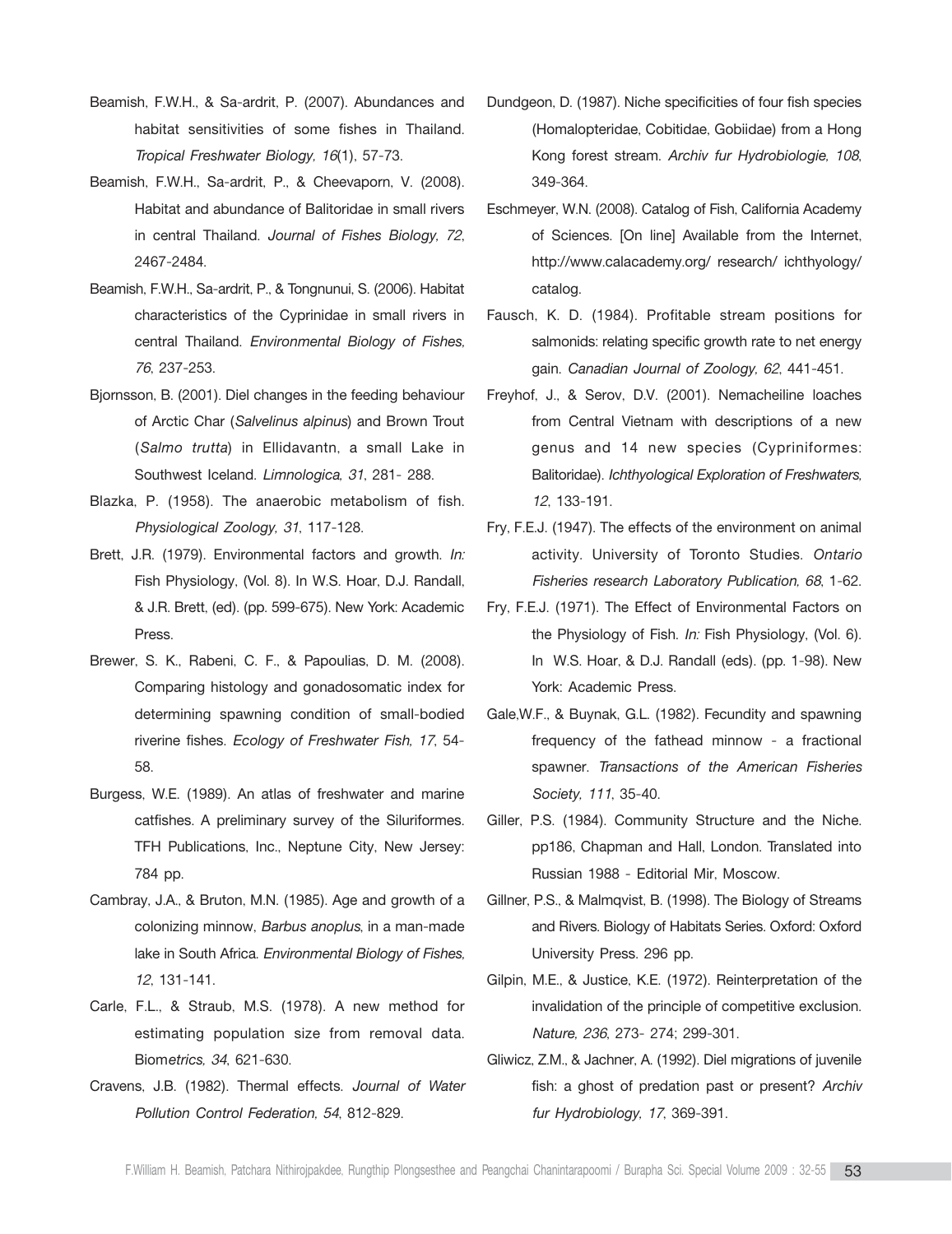- Gorman, O.T., & Karr, J.R. (1978). Habitat structure of stream fish communities. *Ecology, 59*, 507-515.
- Herder, F., & Freyhof, J. (2006). Resource partitioning in a tropical stream fish assemblage. *Journal of Fish Biology, 69*, 571-589.
- Hora, S.L. (1930). Ecology, biomass and evolution of the torrential fauna, with special reference to the organs of attachment. *Philosophical Transactions of Royal Society of London, 218*(B), 171-282.
- Howes, G.J. (1991). Systematics and Biogeography: An Overview. *In:* Cyprinid Fishes: Systematics, Biology and Exploitation. In I.J. Winfield, & J.S Nelson (eds). (pp. 1-33). London: Chapman & Hall.
- Hugueny, B., & Pouilly, M. (1999). Morphological correlates of diet in an assemblage of West African freshwater fishes. *Journal of Fish Biology, 54*, 1310-1325.
- Huston, M. (1979). A general hypothesis of species diversity. *The American Naturalist, 113*(1), 81-101.
- Inger, R.F., & Chin, P.K. (1962). The freshwater fishes of North Borneo. *Fieldiana Zoology, 45*, 1-268.
- Kottelat, M. (2000). Diagnoses of a new genus and 64 new species of fishes from Laos (Teleostei; Cyprinidae, Balitoridae, Bagridae, Syngnathidae, Chaudhuriidae and Tetraodontidae). *Journal of South Asian Natural History, 5*, 37-82.
- Roberts, T.R. (1989). The freshwater fishes of western Borneo (Kalimantan Barat, Indonesia). Memoirs of the California Academy of Sciences. California Academy of Sciences, San Francisco, U.S.A. 14: 210 pp.
- Ross, S.T. (1986). Resource partitioning in fish assemblages: a review of field studies. *Copeia*, 352-388.
- Schoener, T.W. (1974). Resource partitioning in ecological communities. *Science, 185*, 27-39.
- Simonson, T.D., & Neves, R.J. (1992). Habitat suitability and reproduction traits of the orangefin madtom Noturus gilberti (Pisces: Ictaluridae). *American Midland Naturalist, 127*, 115-124.
- Smith, H.M. (1945). The fresh-water fishes of Siam, or Thailand. Bulletin of the U.S. *National Museum, 188*, 622 pp.
- Tan, H.H., & Ng, H.H. (2000). The catfishes (Teleostei: Siluriformes) of central Sumatra. *Journal of Natural History, 34*, 267-303.
- Taylor, C.M., Winston, M.R., & Matthews, W.J. (1993). Fish species-environment and abundance relationships in a Great Plains river system. *Ecography, 16*, 16- 23.
- Timi, J.T., Lanfranchi, A.L., & Poulin, R. (2005). Is there a trade-off between fecundity and egg volume in the parasitic copepod Lernanthropus cynoscicola? *Parasitol Res, 95*, 1-4.
- Tongnunui, S., & Beamish, F.W.H. (2009). Occurrence and relative abundance of fishes in small rivers in eastern Thailand. *Environmental Biology of Fishes, 85*, 209- 220.
- Vidthayanon, C., Karnasuta, J., & Nabhitabhata, J. (1997). Diversity of freshwater fishes in Thailand. Museum and Aquarium Division Technical Paper No. 5. Bangkok: Department of Fisheries/ Office of Environmental Policy and Planning, 102 pp.
- Ward-Campbell, B.M.S., & Beamish, F.W.H. 2005. Ontogenetic changes in morphology and diet in the snakehead, Channa limbata- a predatory fish in western Thailand. *Environmental Biology of Fish, 72*(3), 251-257.
- Ward-Campbell, B.M.S., & Beamish, F.W.H., & Kongchaiya, C. (2005). Morphological characteristics in relation to diet in five co-existing Thai fish species. *Journal of Fish Biology, 67*, 1266-1279.
- Webb, P.W. (1998). Swimming. pp. 3-24. *In:* The Physiology of Fishes. In second edition. D.H. Evans (ed). Boca Raton, U.S.A: CRC Press.
- Wiens, J.A. (1977). On competition and variable environments. *American Scientist, 65*, 592-597.
- Wieser, W. (1991). Physiological Energetics and Ecophysiology. *In:* Cyprinid Fishes: Systematics, Biology and Exploitation. In I.J. Winfield, & J.S. Nelson (eds). (pp. 426-455). London: Chapman & Hall.